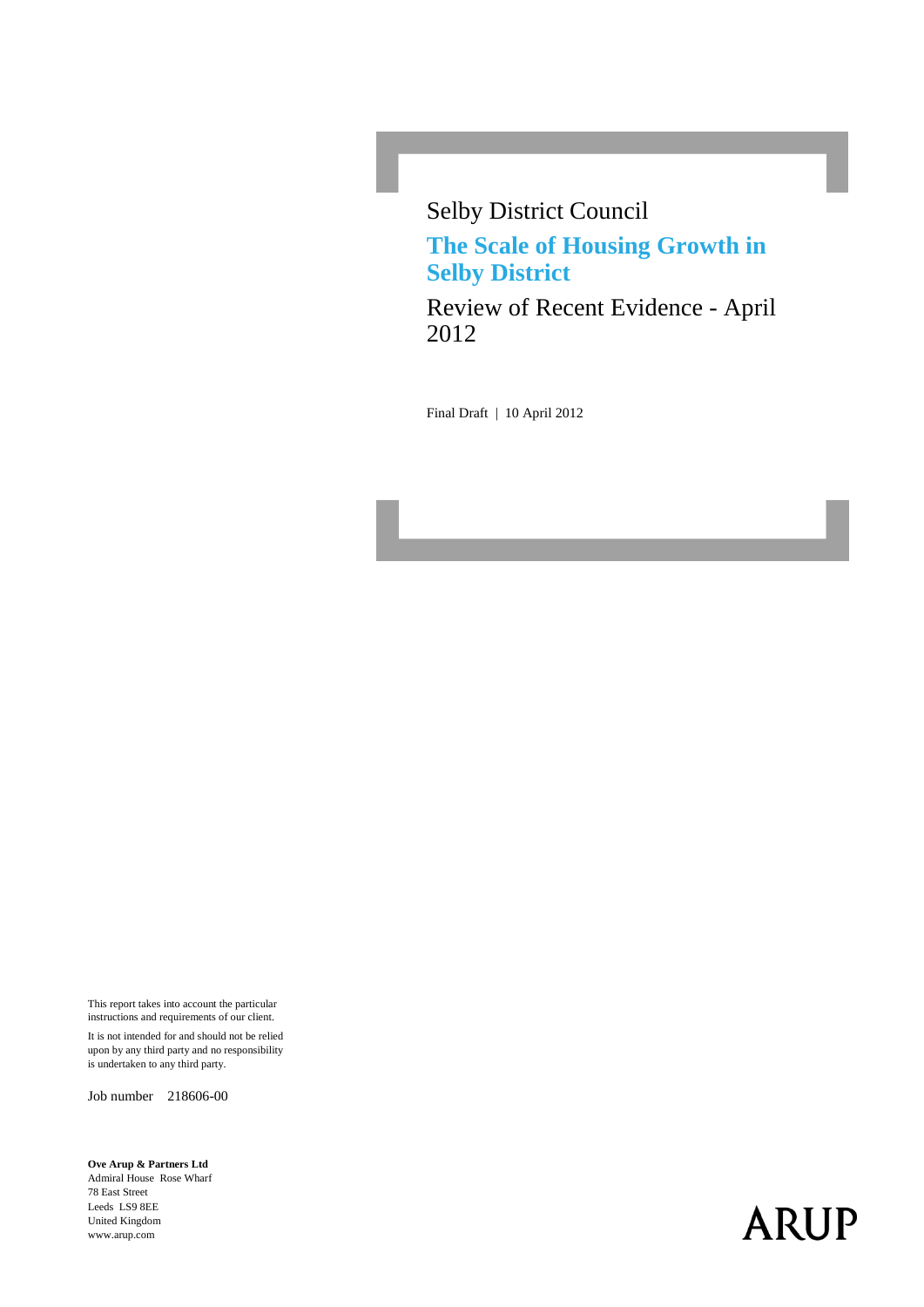Page

# **Contents**

| 1                |                    | <b>Introduction</b>                                                                                          | 1                |
|------------------|--------------------|--------------------------------------------------------------------------------------------------------------|------------------|
| $\boldsymbol{2}$ |                    | <b>Changes in the Policy Context</b>                                                                         | $\boldsymbol{2}$ |
|                  | 2.1                | <b>Localism Act</b>                                                                                          | $\overline{2}$   |
|                  | 2.2                | <b>National Planning Policy Framework</b>                                                                    | $\overline{2}$   |
|                  | 2.3                | Developments in Core Strategies in Neighbouring Authorities 3                                                |                  |
|                  | 2.4                | <b>Experience from Other Core Strategy Examinations</b>                                                      | 5                |
| 3                |                    | <b>Review of Recent Evidence</b>                                                                             | 7                |
|                  | 3.1                | The North Yorkshire Strategic Housing Market Assessment                                                      | $\overline{7}$   |
|                  | 3.2                | Sensitivities of the 2008 based and 2010 based population<br>projections to changes in migration assumptions | 9                |
|                  | 3.3                | 2010-based Sub National Population Projections Population<br>Projections                                     | 11               |
|                  | 3.4                | Recent evidence on the economy                                                                               | 12               |
|                  | 3.5                | Recent Evidence on Migration                                                                                 | 13               |
|                  | 3.6                | Selby District Council Strategic Housing Land Availability<br>Assessment 2011 Report                         | 14               |
|                  | 3.7                | Summary – considering the evidence on the proposed housing<br>requirement figure in the context of the NPPF  | 14               |
| 4                | <b>Conclusions</b> |                                                                                                              | 18               |
|                  | 4.1                | What is the most appropriate approach to support wider<br>strategic objectives of the Core Strategy?         | 18               |
|                  | 4.2                | What is the appropriate level of household growth for Selby<br>District?                                     | 18               |
|                  | 4.3                | What is deliverable?                                                                                         | 20               |

#### **Appendices**

#### **[Appendix A](#page-22-0)**

[Review of Core Strategies on which Inspectors reports have been published](#page-22-1)  [recently](#page-22-1)

#### **[Appendix B](#page-26-0)**

[Lower Migration Scenario](#page-26-1)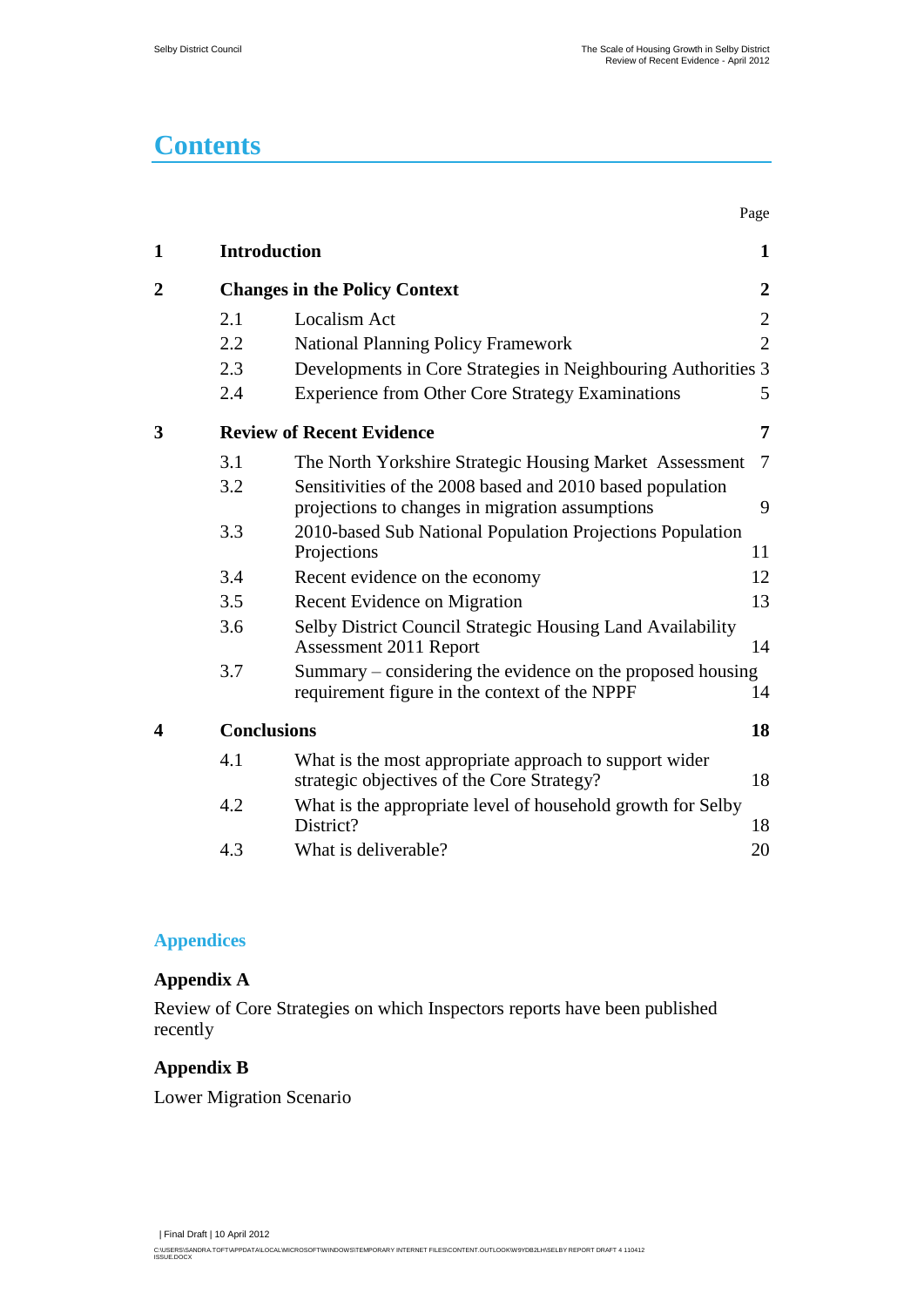# <span id="page-2-0"></span>**1 Introduction**

Background Paper No. 14, January 2012, gave amongst other things the Council's response to the initial concerns raised by the Inspector on the overall scale of housing provision in the draft core strategy. This was based in part on our review of evidence, as summarised with extra commentary in Appendix 3 of Background Paper 14. We have since been asked to review more recent evidence that has emerged and recent policy developments since the original work was undertaken.

This is a supplementary paper to the Arup report for Selby District Council, Scale of Housing Growth in Selby District, November 2011. It considers the implications of the new evidence and policy in the context of the representations received on the changes proposed by Selby District Council to the draft Core Strategy.

Changes in the policy context since November 2011 include:

- The passing of the Localism Act;
- The publication of the National Planning Policy Framework;
- Advancements in relation to Core Strategies for neighbouring authorities; and
- Experience from other Core Strategy Examinations.

The new evidence that has emerged since November 2011 includes:

- Finalisation and publication of the North Yorkshire Strategic Housing Market Assessment (SHMA);
- The publication by the Office of National Statistics in March 2012 of the 2010-based Sub National Population projections;
- Recent outputs from the Yorkshire and Humber Regional Econometric Model (REM);
- Recent evidence on migration trends; and
- The Selby Strategic Housing Land Availability Assessment (SHLAA) 2011 Report, published in March 2012.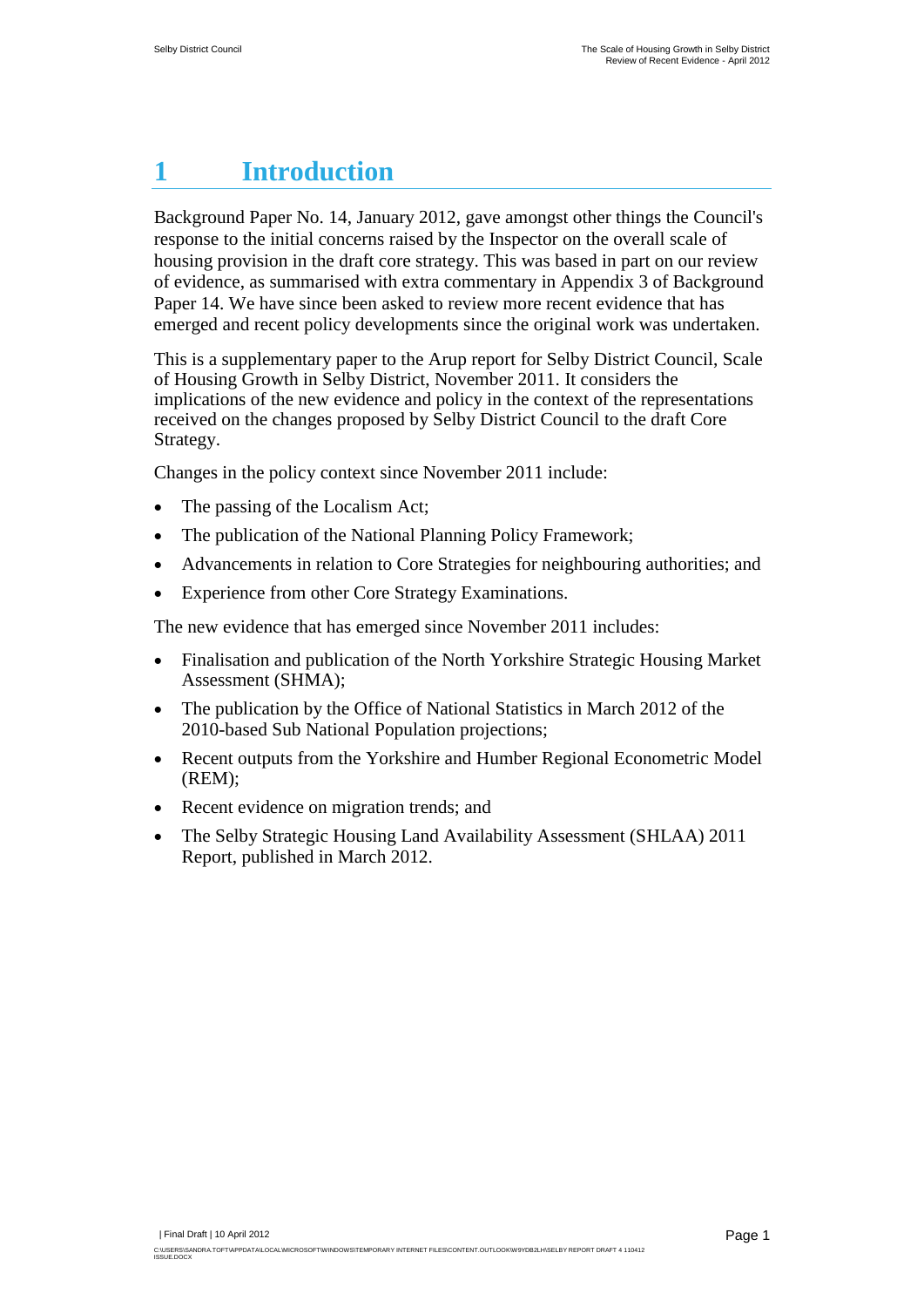# <span id="page-3-0"></span>**2 Changes in the Policy Context**

### <span id="page-3-1"></span>**2.1 Localism Act**

The Localism Act received Royal Assent in late 2011. The main points relevant to this paper are:

- The Act makes provision for the Regional Strategy to be revoked (although this has not yet occurred pending review of the strategic environmental assessments on the effects of revocation);
- The introduction of the Duty to Cooperate, requiring Local Planning Authorities to demonstrate they have taken into account cross-boundary issues when developing planning policy; and
- There is the expectation that local authorities will determine future policy for their areas within certain parameters.

### <span id="page-3-2"></span>**2.2 National Planning Policy Framework**

The National Planning Policy Framework was published on 27 March 2012.

Paragraph 50 states that local planning authorities should:

*"plan for a mix of housing based on current and future demographic trends, market trends and the needs of different groups"*

The explicit references in PPS 3 (paragraph 33) to using the most recently produced household projections, taking account of economic growth forecasts when setting housing provision levels, are not repeated in the NPPF.

However in setting out the meaning of a proportionate evidence base, paragraph 158 stresses that the Local Plans should be based amongst other things on up-todate evidence on the prospects of the area, and that strategies for housing etc should take full account of relevant market and economic signals:

*"Each local planning authority should ensure that the Local Plan is based on adequate, up-to-date and relevant evidence about the economic, social and environmental characteristics and prospects of the area. Local planning authorities should ensure that their assessment of and strategies for housing, employment and other uses are integrated, and that they take full account of relevant market and economic signals."*

It goes on to say in paragraph 159 that:

*"Local planning authorities should have a clear understanding of housing needs in their area. They should prepare a Strategic Housing Market Assessment to assess their full housing needs, working with neighbouring authorities where housing market areas cross administrative boundaries. The Strategic Housing Market Assessment should identify the scale and mix of housing and the range of tenures that the local population is likely to need over the plan period which:*

 *meets household and population projections, taking account of migration and demographic change;*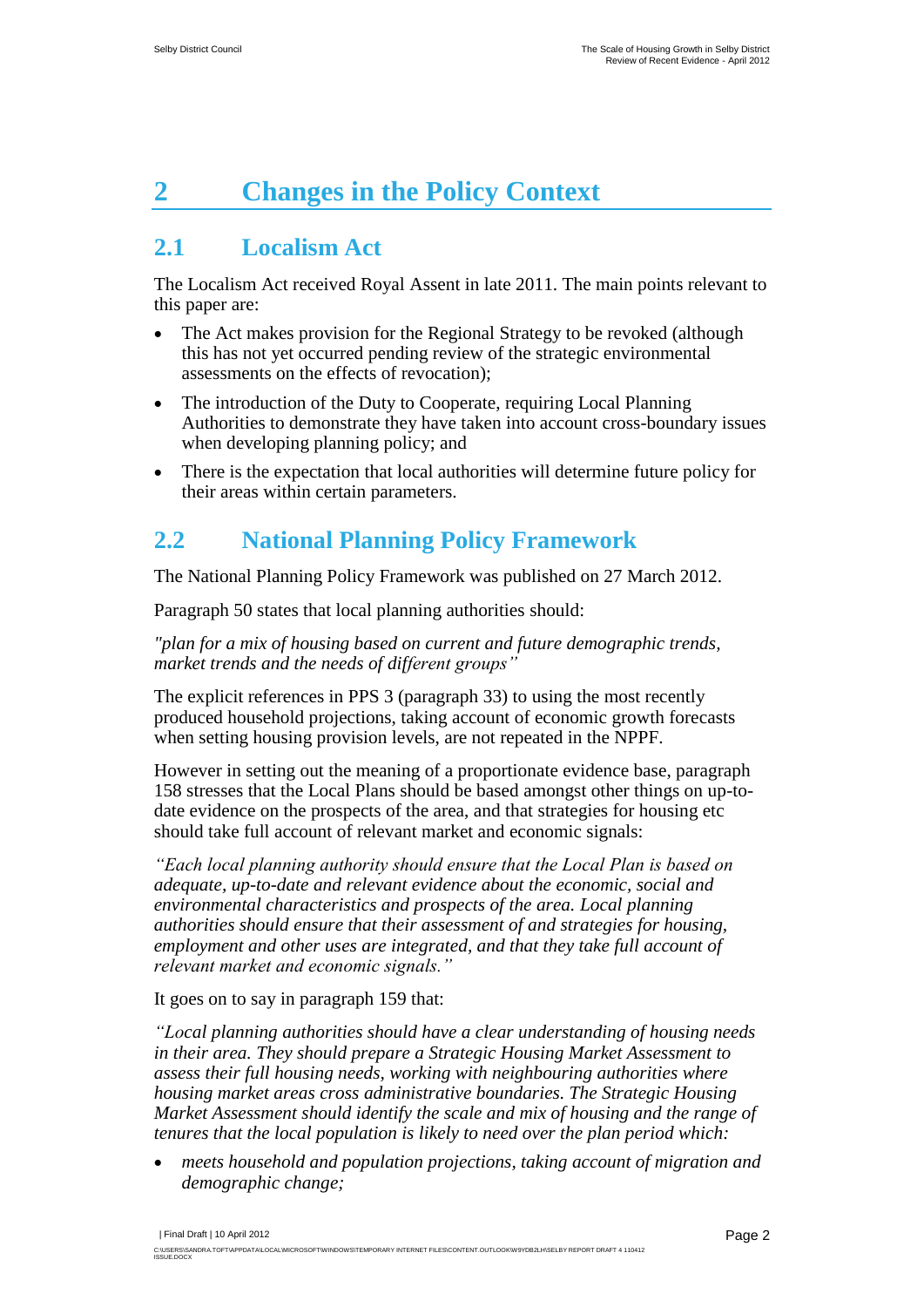- *addresses the need for all types of housing, including affordable housing and the needs of different groups in the community (such as, but not limited to, families with children, older people, people with disabilities, service families and people wishing to build their own homes); and*
- *caters for housing demand."*

This is no different to the statement at paragraph 28 of PPS 3.

Details of the four tests of soundness for plans are set out at paragraph 182. This now states that objectively assessed development requirements should include unmet requirements from neighbouring authorities where it is "reasonable" (previously "practical") to do so.

In the transitional arrangements at paragraph 218 of Annex 1, it states:

*"Where it would be appropriate and assist the process of preparing or amending Local Plans, regional strategy\* policies can be reflected in Local Plans by undertaking a partial review focusing on the specific issues involved. Local planning authorities may also continue to draw on evidence that informed the preparation of regional strategies to support Local Plan policies, supplemented as needed by up-to-date, robust local evidence.*

*\*Regional strategies remain part of the development plan until they are abolished by Order using powers taken in the Localism Act. It is the government's clear policy intention to revoke the regional strategies outside of London, subject to the outcome of the environmental assessments that are currently being undertaken."*

Selby District Council has been reviewing housing growth requirements in line with the NPPF.

#### <span id="page-4-0"></span>**2.3 Developments in Core Strategies in Neighbouring Authorities**

#### **2.3.1 Leeds**

The Leeds Publication Draft Core Strategy was published for consultation in February 2012. It sets out the following housing requirements:

- 3,660 net additional dwellings per annum from 2012/13 to the end of 2016/17 (18,300); and
- 4,700 net additional dwellings per annum from 2017/18 (51,700).

Leeds have not yet published any background papers that set out the rationale and evidence for these housing growth requirements, although the Publication Draft Core Strategy refers to the Strategic Housing Market Assessment for Leeds. This proposed level of growth is broadly in line with modelling undertaken to inform the Regional Spatial Strategy. This modelling used the 2004-based household projections of an annual average household growth of 3,300, uplifting this to 4,300 to take into account the planned level of economic growth in the Leeds City Region, most of which was assumed would occur in Leeds District.

The Leeds Publication Draft Strategy seeks to support and reinforce the existing settlement structure, prioritising development within the main urban area of Leeds, and in identified regeneration areas.

| Final Draft | 10 April 2012 C:\USERS\SANDRA.TOFT\APPDATA\LOCAL\MICROSOFT\WINDOWS\TEMPORARY INTERNET FILES\CONTENT.OUTLOOK\W9YDB2LH\SELBY REPORT DRAFT 4 110412<br>ISSUE.DOCX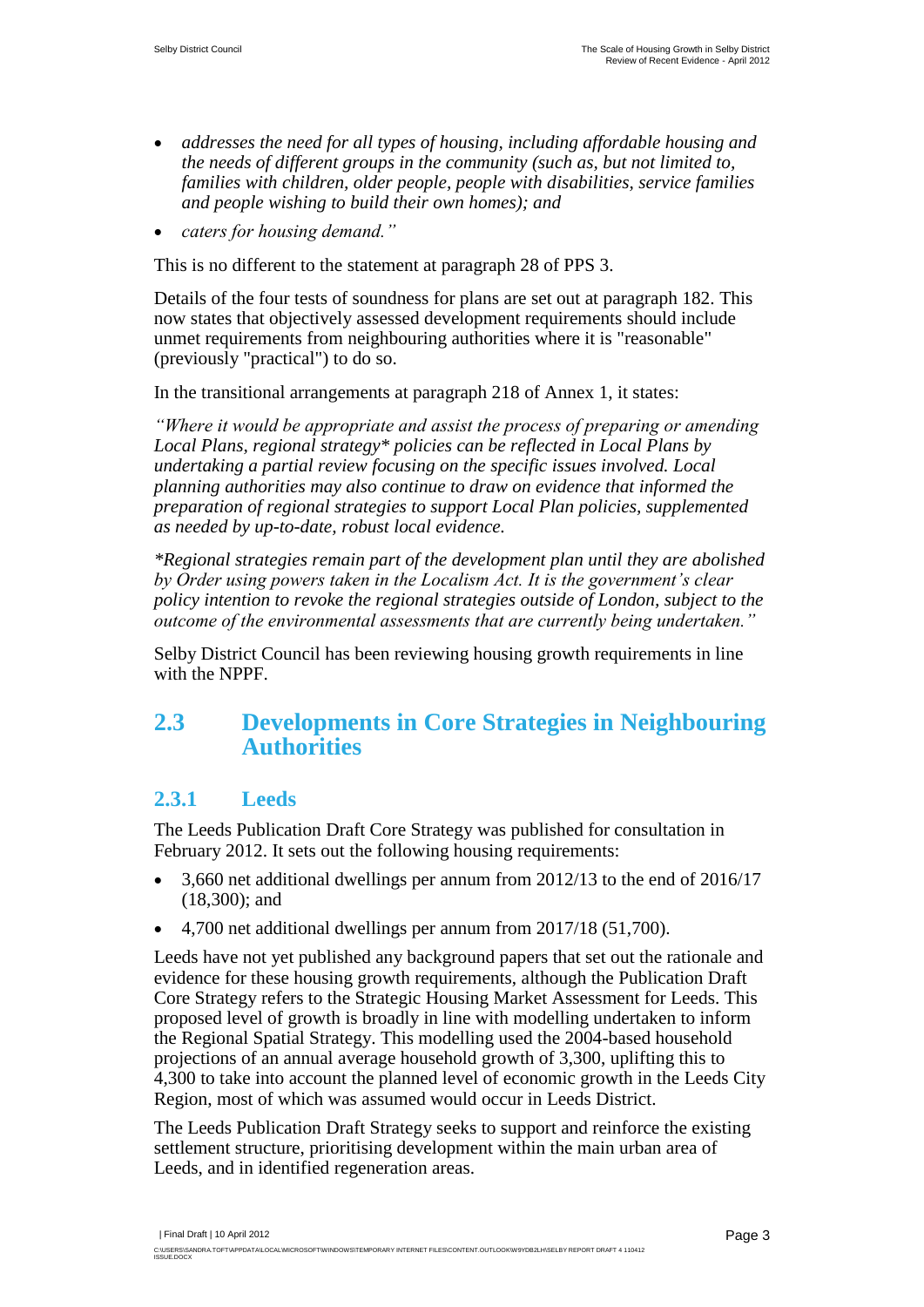#### **2.3.2 City of York**

The City of York Core Strategy Submission (Publication) was submitted in September 2011. It sets out the following housing growth requirements:

- Delivery of an average of 635 dwellings per year between 2011/12 and 2015/16; and
- Delivery of an average of 855 dwellings per year between 2016/17 and 2030/31.

These future housing growth figures were derived from a review (undertaken by Arup) of the different population and household projections. They are most closely in-line with the 2004-based household projections, although there is a lower figure in the early years of the plan to reflect delivery constraints.

As part of the Examination process for the Core Strategy, the Inspector wrote to the Council recently setting out concerns about some aspects of the plan. These are mainly around issues of deliverability, distributional strategy and reliance on windfall. There were no concerns raised directly by the Inspector on overall level of growth proposed.

### **2.3.3 East Riding of Yorkshire**

The East Riding of Yorkshire Council published in October 2011 a Core Strategy Further Consultation Document.

This proposes an average annual housing growth requirement of 1,500 dwellings This has been identified by using the 2008 sub national population projections as a starting point and modelling a "constrained migration" scenario.

Paragraph 4.6 of the document considers the problems in using the 2008-based population projections without taking into account recent lower net inward migration. It states that:

*"However, there are a number of limitations in using this data source (the 2008 population projections), as it over-estimates the future level of household growth that should be planned for in the East Riding. In particular, it relies on migration trends that were observed in the five years to 2008. These have been carried forward to create an estimate of long-term future population growth. More recent population estimates, which have been published by the Office of National Statistics for 2008/09 and 2009/10, identify that the level of in-migration to the East Riding has fallen substantially. This will result in a significant change to future iterations of the Government's household projections for the East Riding. Independent modelling of these projections has also identified that, depending on the future pattern of migration, there could be a significant variation in the demand for housing. If the more recent migration trends continue in the future it could potentially reduce the annual household growth to 1,434."*

The independent modelling was undertaken by consultants Nathanial Lichfield and Partners: see *Local Housing Study, Economic, Demographic and Housing Modelling, Final Report, consultants Nathanial Lichfield and Partners for East Riding of Yorkshire Council, 21st September 2011.*

Paragraphs 3.14 to 3.15 of this report state that:

| Final Draft | 10 April 2012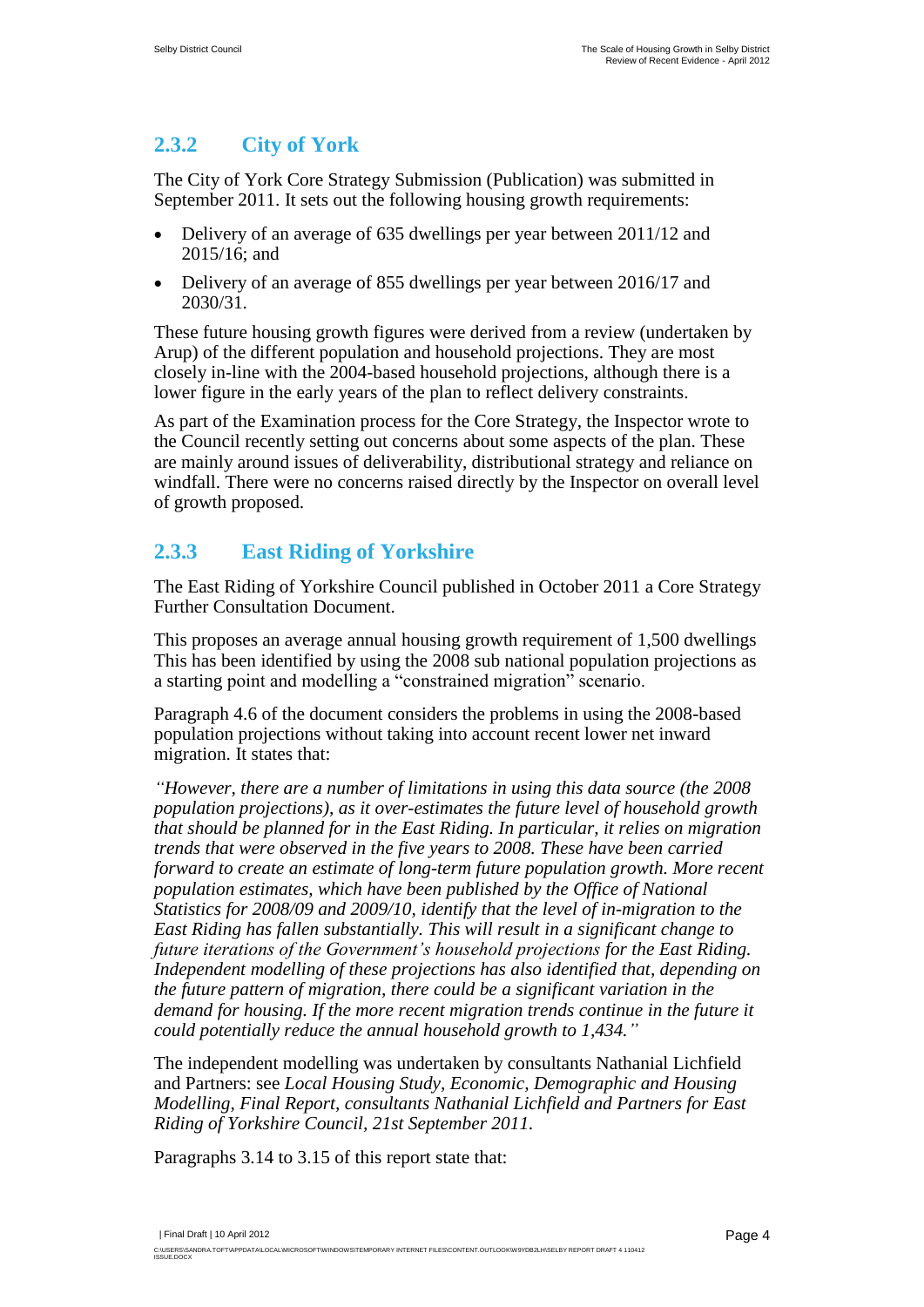*"The most recent mid-year population estimates released by ONS (2009/2010) suggest that there has been a downward trend in net in-migration...... Given the recent mid year estimates view of net in-migration to the East Riding an additional migration scenario has been identified which caps net in-migration at 1,400, taken from the 2010 mid year estimates."*

### <span id="page-6-0"></span>**2.4 Experience from Other Core Strategy Examinations**

Although each Inspector tests each draft plan on its own merits, as practice is having to adapt to a changing policy environment, it is helpful to review the findings from other recent examinations.

Since November 2011, Inspectors" Reports have been issued on the following Core Strategies in England outside London:

- Harborough;
- Hyndburn;
- Isle of Wight;
- North Somerset;
- Surrey Heath;
- Trafford;
- Forest of Dean; and
- Exeter.

A review of the main points is set out in the table at Appendix 1.

There are several examples of Core Strategies that have been deemed sound, which have not used the 2008-based household projections as the starting point for the planned levels of housing growth.

In several cases, the Inspectors identified as an important point the fact the housing growth requirements were in conformity with those in the relevant RSS. All the RSSs concerned were adopted at a time when the 2004-based national projections were the most recent. The Inspectors concluded this provided sufficient basis to not use the 2008-based household projections as the starting point. In some cases (i.e. Trafford) the local planning authority also produced further economic and demographic evidence of their own to justify their position.

Of these four were found sound using Regional Strategy housing levels even though 2008-based population projections implied higher levels:

- Trafford, on the basis of the sub-regional growth focus being elsewhere in the conurbation centre (Manchester/Salford);
- Isle of Wight, on the basis of environmental constraints and likely delivery levels;
- Forest of Dean, on the basis of poor economic prospects; and
- Harborough, because scale was determined earlier before the examination was deferred to rethink distribution.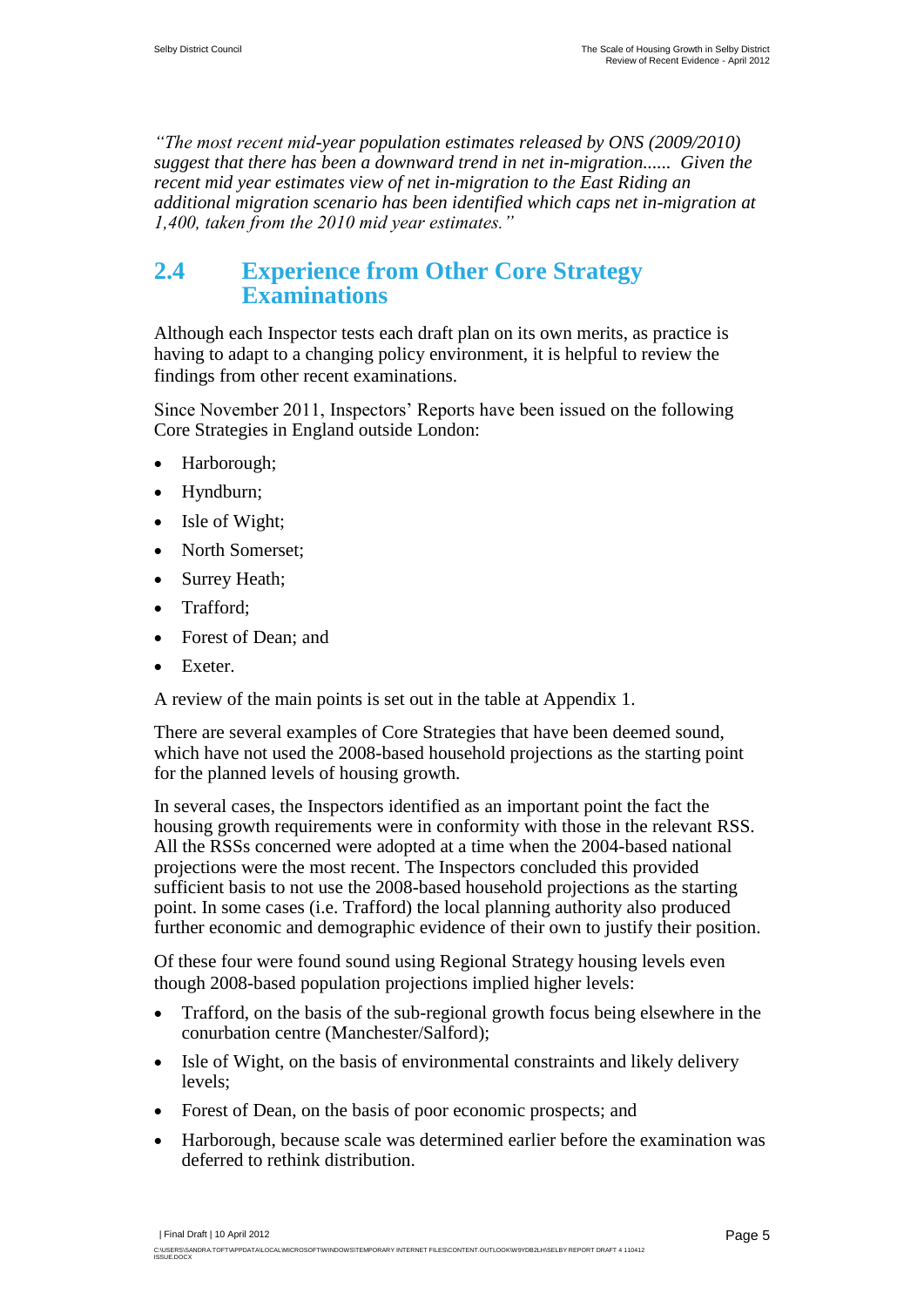Two were found sound using Regional Strategy housing levels, which also roughly equated to 2008-based population projections (Hyndburn and Exeter). In the case of Exeter (not yet adopted) it was the *Draft* Regional Strategy level that had been used, and found sound by the Inspector. The Secretary of State proposed modifications in the South West were highly controversial, and the Regional Strategy was never formally adopted.

The remaining plan (Surrey Heath) was found sound after the Council raised their housing levels back up to Regional Strategy level, having previously proposed a somewhat lower level, despite the Regional Strategy level being significantly lower than suggested by 2008-based population projections.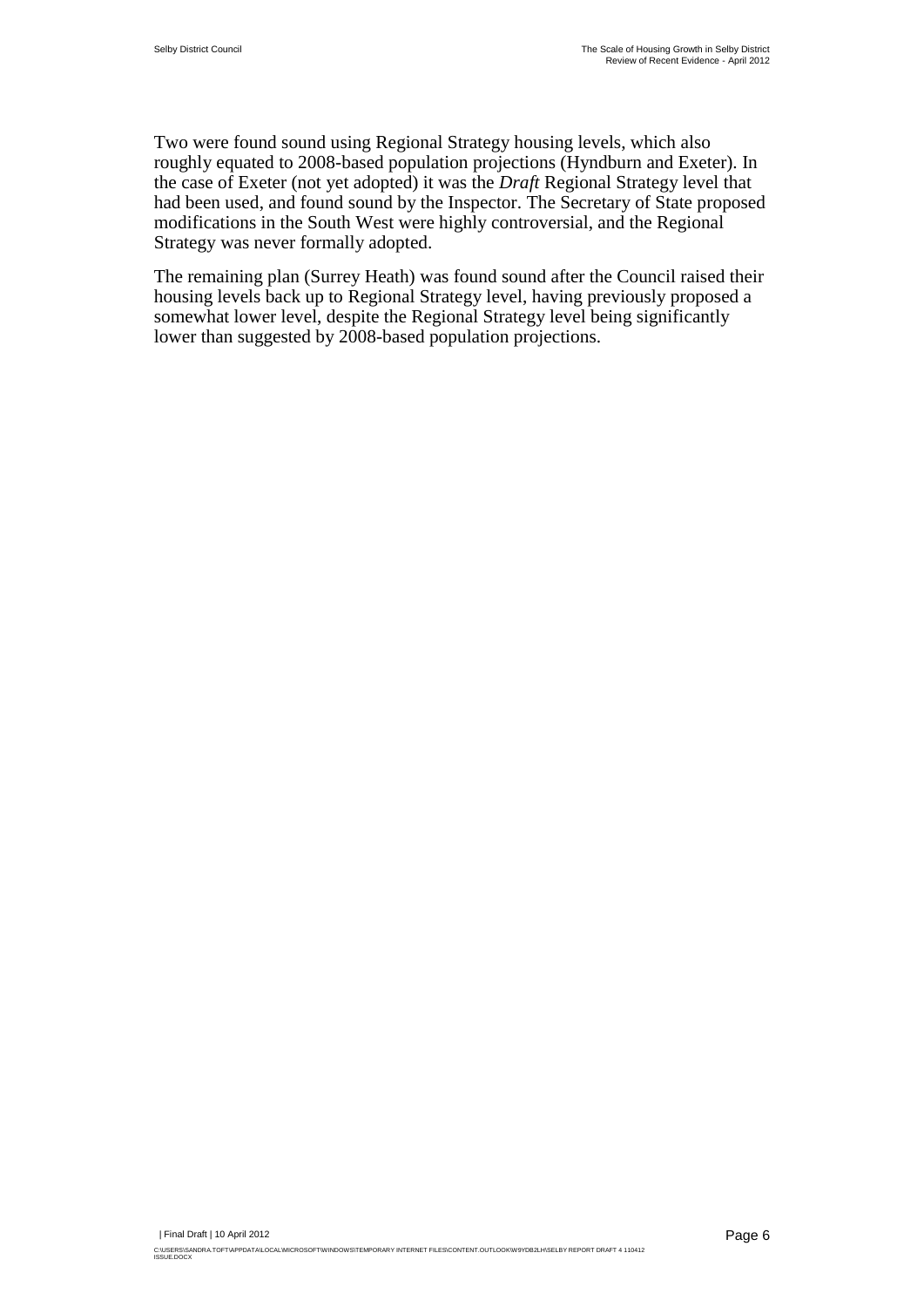# <span id="page-8-0"></span>**3 Review of Recent Evidence**

### <span id="page-8-1"></span>**3.1 The North Yorkshire Strategic Housing Market Assessment**

#### **3.1.1 Overview**

The North Yorkshire Strategic Housing Market Assessment (SHMA) was commissioned in 2010 and the final draft was published in November 2011.

As well as providing a strategic, county-wide perspective on the issues facing the housing market, the North Yorkshire SHMA assesses projected changes in the housing market at a local authority level as well. Appendix 8 provides the analysis specific to Selby District.

The North Yorkshire SHMA uses the results of the 2008 Selby Household Survey (undertaken to inform the Selby District's SHMA), as this was considered to present an up-to-date picture of conditions within the district.

The North Yorkshire SHMA report emphasises that it is intended to form part of the evidence base for identifying future housing requirements. It states clearly (for example at paragraphs 1.8 and 7.12) that its role is not to provide definitive estimates of future housing need or top-down targets. Three different scenarios were modelled on future housing requirements. These are summarised in the table below for Selby District.

#### **Table 3.1: The Three Core Scenarios for projected household change in Selby District in the North Yorkshire SHMA, 2008 -2026**

| Scenario                                                   | <b>Brief Overview</b>                                                                                                                                                                                                             | Total household<br>change 2008-2026 | Annual Average<br>Household Change<br>$(2008-26)$ |
|------------------------------------------------------------|-----------------------------------------------------------------------------------------------------------------------------------------------------------------------------------------------------------------------------------|-------------------------------------|---------------------------------------------------|
| $1-Sub$<br>national<br>population<br>projections<br>(SNPP) | This scenario uses the latest (2008)<br>based) sub national population and<br>household projections to forecast<br>future household change. The<br>forecast is for private households, and<br>excludes institutional populations. | 9,343                               | 519                                               |
| 2 – Natural<br>change based<br>projection                  | This uses the 2008-based household<br>projections but removes the migration<br>aspect to show only the impact of<br>natural change on the number of<br>households.                                                                | 3,415                               | 190                                               |
| $3$ – Impact of<br>economic<br>change                      | This scenario seeks to align<br>household with economic forecasts<br>from the REM, to demonstrate how<br>recent trends and estimated future<br>performance are likely to impact on<br>household growth.                           | 7,257                               | 403                                               |

Source: GVA Grimley (September 2011) North Yorkshire Strategic Housing Market Assessment, Appendix 8: Selby specific SHMA analysis, Final Draft, North Yorkshire Strategic Housing Partnership

| Final Draft | 10 April 2012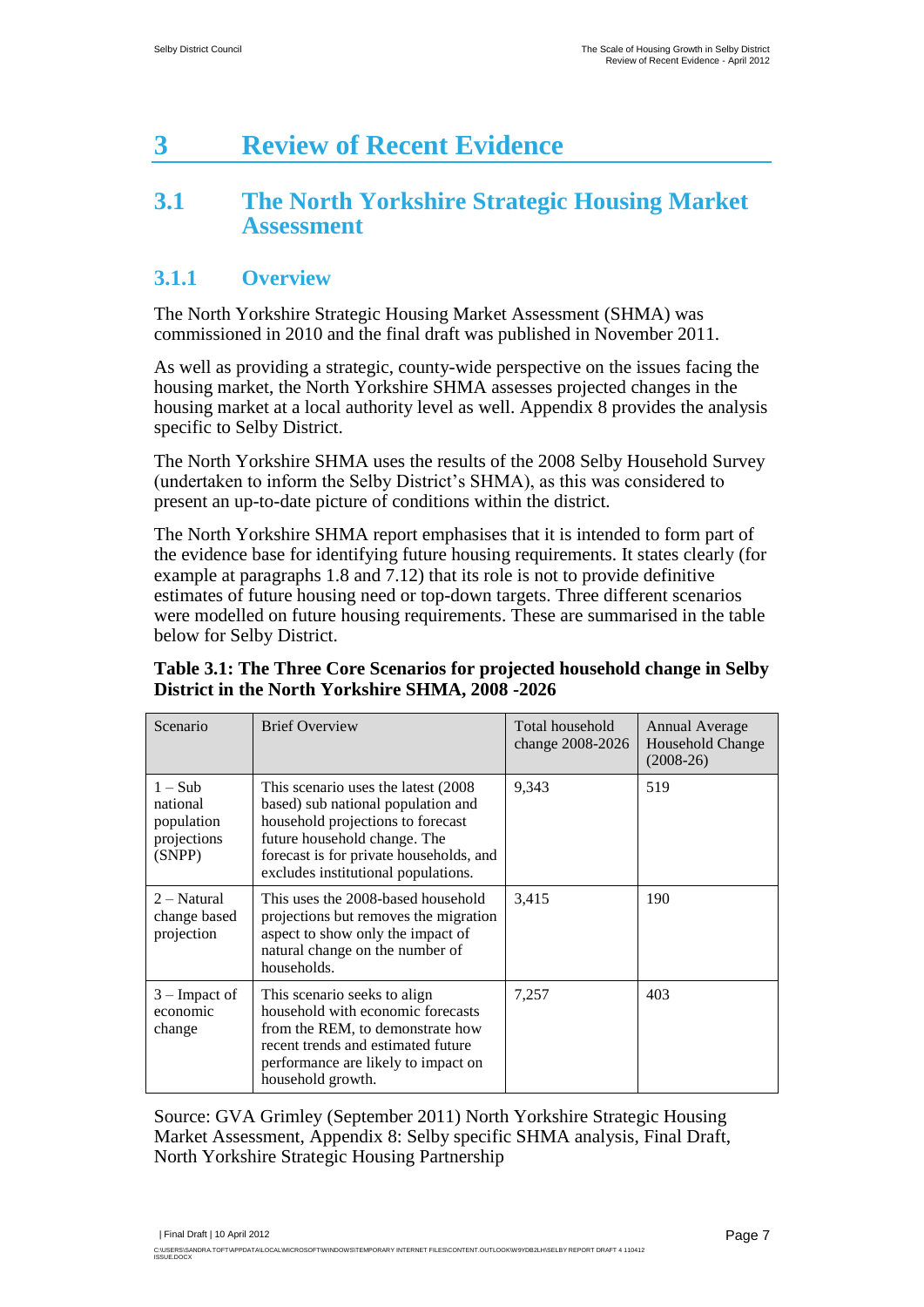#### **3.1.2 Scenario 1 – 2008-based Sub National Population Projections**

The main component of the forecast population growth under Scenario 1 is net internal migration which is projected to increase in the period to 2026. Scenario 1 uses similar assumptions as the CLG 2008-based household projections. The 2008-based ONS population projections assume a steady increase in net all migration to 2016 with it levelling off at 800 per year and staying at that level until beyond 2026. The population modelling undertaken for the North Yorkshire SHMA assumes an increase in net migration at a slightly slower rate to around 800 per year in 2019-20.

The North Yorkshire SHMA report is clear at paragraph 6.22 of Appendix 8 on the sensitivities of the projections for Selby to migration assumptions and how migration assumptions relate to economic assumptions:

*"The migration trends identified above are in part based on historical migration trends.......Future migration trends will clearly be influenced by a number of factors, including but not limited to the availability of new supply in the area, the accessibility of supply (i.e. the ability of households to afford property) and the economic rationale for locating in the area, particularly this relates to the propensity of households to commute (the impacts of rising fuel costs being one potential factor in this)."*

The North Yorkshire SHMA questions the validity of assumptions in the Sub National Population Projections around high levels of international migration. It sets out alternative scenarios for the districts of York and Richmondshire based on reduced international migration. However these scenarios are not replicable directly to the context of Selby District. This is because net international migration is only a small component of forecast population growth in Selby District.

The North Yorkshire SHMA also considers the potential impact of reduced commuting patterns, but does not present quantitative scenarios for this. It states that reductions in outcommuting would reduce levels of population and housing growth, particularly in Selby District.

Paragraph 7.109 states that reduced outcommuting, *"could, over the longer term, potentially serve to reduce the level population and household pressure on these authorities* [net outcommuting authorities such as Selby] *with net inward migration rates falling as a result".*

Selby District has the highest level of net out commuting of all the North Yorkshire districts, and net internal migration (as opposed to international migration) is the main driver of population change. The reasons why there may be a reduction in levels of out commuting could include weak economic conditions in surrounding districts. This could reduce housing market pressure on Selby District and net migration from Leeds and York. Whilst surrounding Districts are planning for economic growth, this is not envisaged to be at the levels experienced in the five years prior to 2008 which are reflected in the 2008-based population and household projections. Other factors such as rising fuel costs could also reduce out commuting.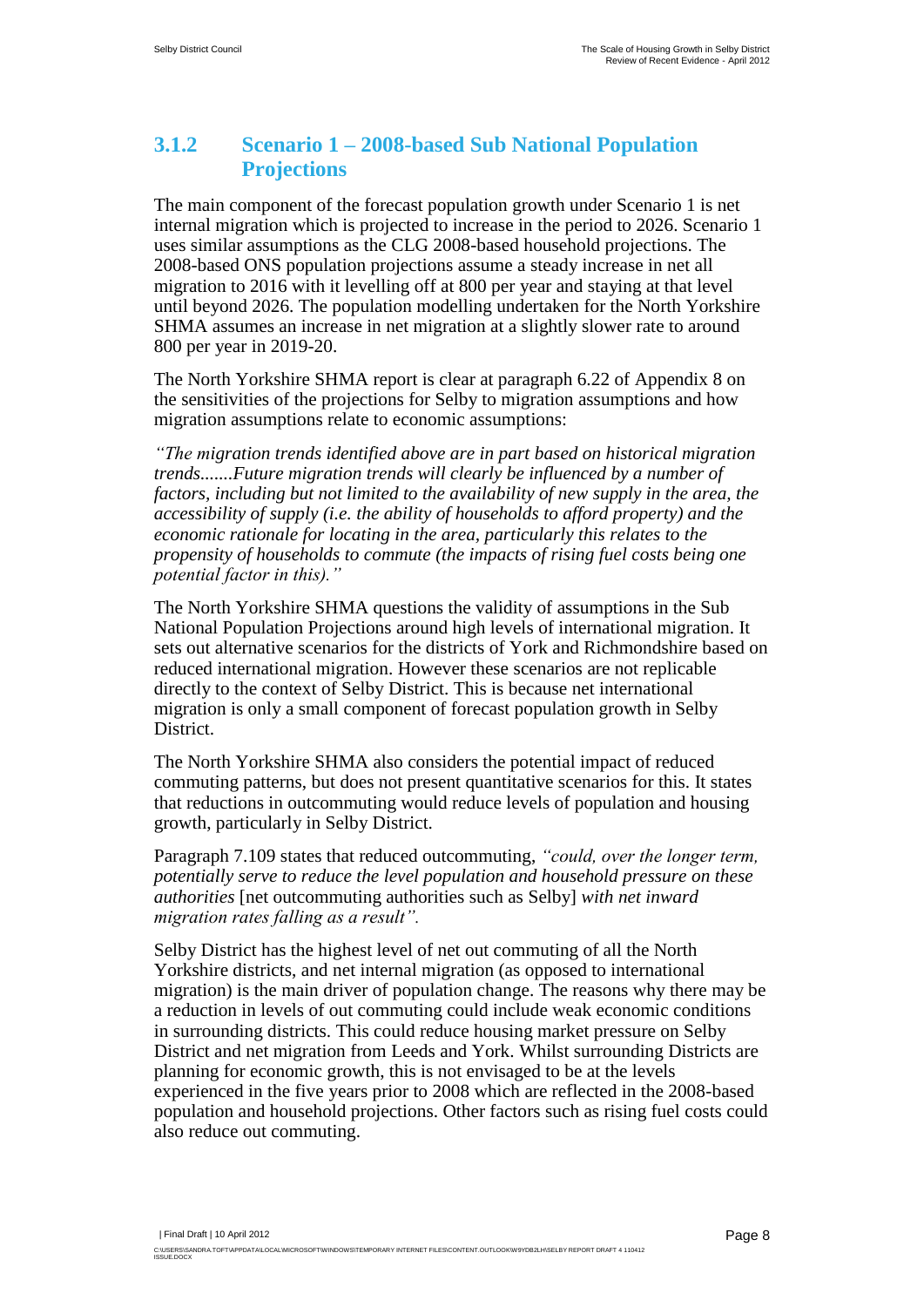#### **3.1.3 Scenario 2 – Natural Change Based Projection**

Scenario 2 takes no account of migration, and is not therefore in accordance with the NPPF, and does not reflect the main cause of population growth in Selby District. Therefore we do not consider it provides a sound basis for future planning.

#### **3.1.4 Scenario 3 – Impact of Forecast Economic Change**

Scenario 3 is based on considering the impact of forecast economic change. It seeks to align household with economic forecasts from the Yorkshire and Humber Regional Econometric Model (REM), to demonstrate how recent trends and estimated future performance are likely to impact on household growth. Given changes to the economy since 2008, including the recession, and the uncertain economic outlook, this scenario is very relevant and important (see section 3.4 below). Weak future economic growth in Selby District and surrounding districts would affect future population growth, particularly through lowering levels of net inward migration.

Under this scenario annual average growth of 403 households is projected.

In considering this scenario it is important to have regard to the objectives of the core strategy around economic development, job creation, and bringing forward employment land. Clearly there is a case for considering the implications of the fact that future economic growth is now forecast to be weaker than it was in 2008. However this does not mean that a "policy off" view should be taken of the future. This scenario is not in line with the main aims of the Core Strategy to support economic growth.

### <span id="page-10-0"></span>**3.2 Sensitivities of the 2008 based and 2010 based population projections to changes in migration assumptions**

To demonstrate the level of sensitivity of the 2008-based and 2010-based population projections, and to consider the sensitivity of household growth projected in the North Yorkshire SHMA, we have modelled a sensitivity scenario. This uses the 2008-based and 2010-based projections as a starting point but assuming slightly slower and lower increases in net migration to Selby District. This is set out at Appendix 2.

The modelled scenario uses the actual net migration figures for 2009 and 2010 (which were lower than forecast in the 2008-based projections). It assumes annual net migration (internal and international combined) will increase to 500 people by 2014 and stay at this level to 2026. This is opposed to the forecast in the 2008 based population projections that annual net migration would be reached 600 by 2010, and increase to 800 people by 2016, staying at that level until 2026.

The rationale for this assumption on slower rises and a lower maximum level of future net migration is based on the economic forecasts for Selby District projecting a loss of jobs (see section 3.4). This is in contrast to the trend of economic growth in the five year period prior to 2008 which are reflected in the 2008-based population and household projections. This position is also supported by the fact for 2008-09 and 2009-10 actual net migration to Selby District was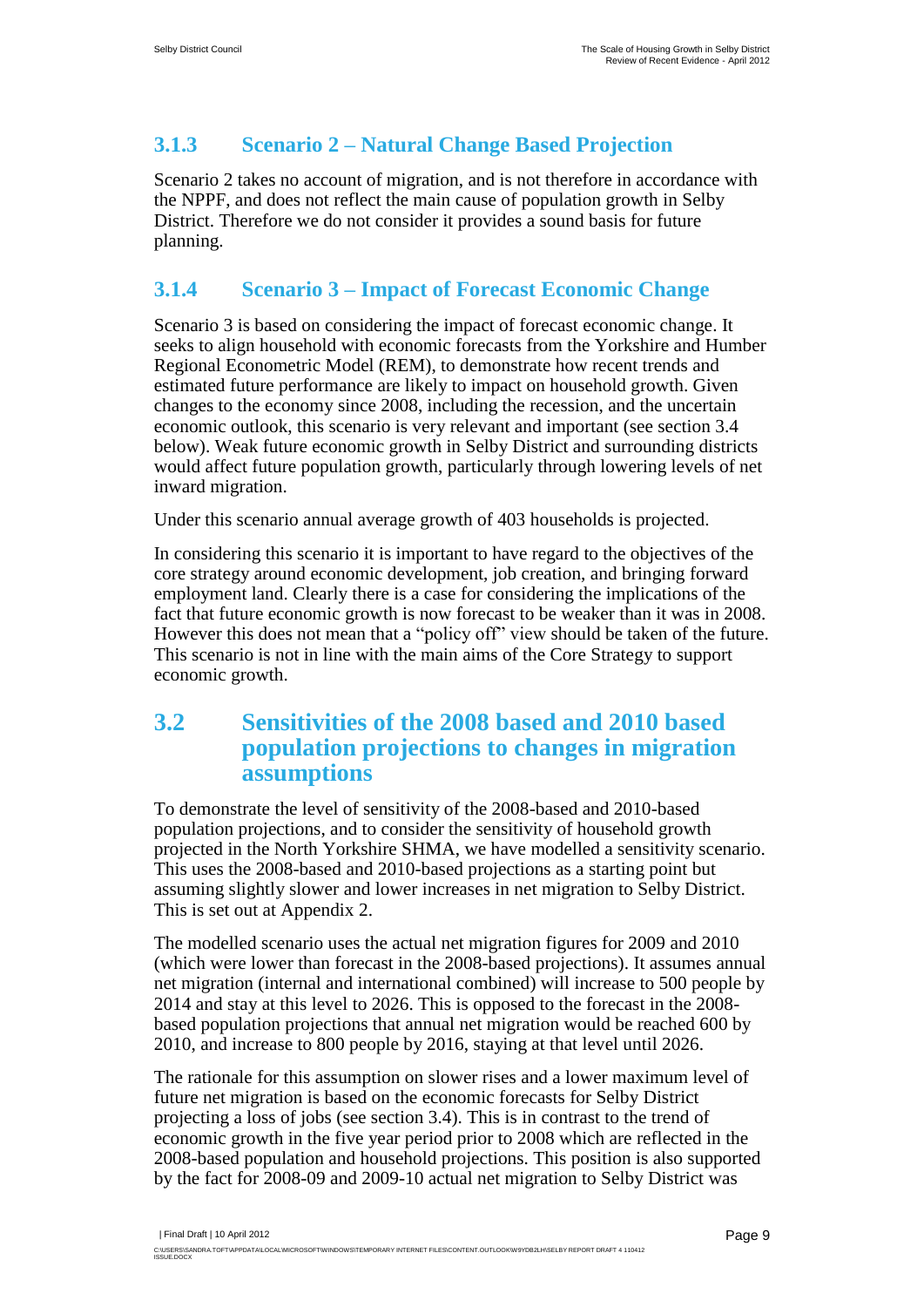lower than was forecast previously in the 2008 sub national population projections.

The proposed cap on total net migration of 500 per year is in line with the actual figure of 500 for mid-year 2009 to mid-year 2010. This is the same basis as the constrained migration scenario developed by East Riding of Yorkshire Council which uses the mid-year 2009 to mid-year 2010 figure for East riding as the cap. The cap of 500 is also commensurate with previous trends. Net annual inward migration to Selby District has only exceeded 500 in three of the past seven years.

Applying these assumptions to the 2008-based population projections would result in forecast population growth in Selby between 2008 and 2026 of 12,200, compared to the 16,600 growth forecast over the same period in the official 2008 based projections. Applying the average household size assumptions set out in the North Yorkshire SHMA would result in average annual household growth of 425 in Selby District.

Applying these assumptions to the 2010-based population projections would result in forecast population growth in Selby between 2008 and 2026 of 11,800, compared to the 16,300 growth forecast over the same period in the official 2008 based projections. Applying the average household size assumptions set out in the North Yorkshire SHMA would result in average annual household growth of 451 in Selby District. The 2010-based population projections are less sensitive to changes in migration assumptions compared to the 2008-based projections.

**Table 3.2: Lower Migration Scenario – forecast household growth – using 2008-based sub national population projections as starting point, with assumptions from North Yorkshire SHMA on average household size**

|                                           | <b>Population</b> | Ave.<br>household<br>size | N <sub>0</sub><br>households |
|-------------------------------------------|-------------------|---------------------------|------------------------------|
| $2008$ pop actual $(000s)$                | 81.6              | 2.41                      | 33.9                         |
| 2026 pop projected (Appendix<br>2) (000s) | 93.8              | 2.26                      | 41.5                         |
| Change $(000s)$                           | 12.2.             |                           | 7.6                          |
| Annual change (18 years)<br>(000s)        | 0.68              |                           | 0.42                         |
| Household requirement (actual)            |                   |                           | 425                          |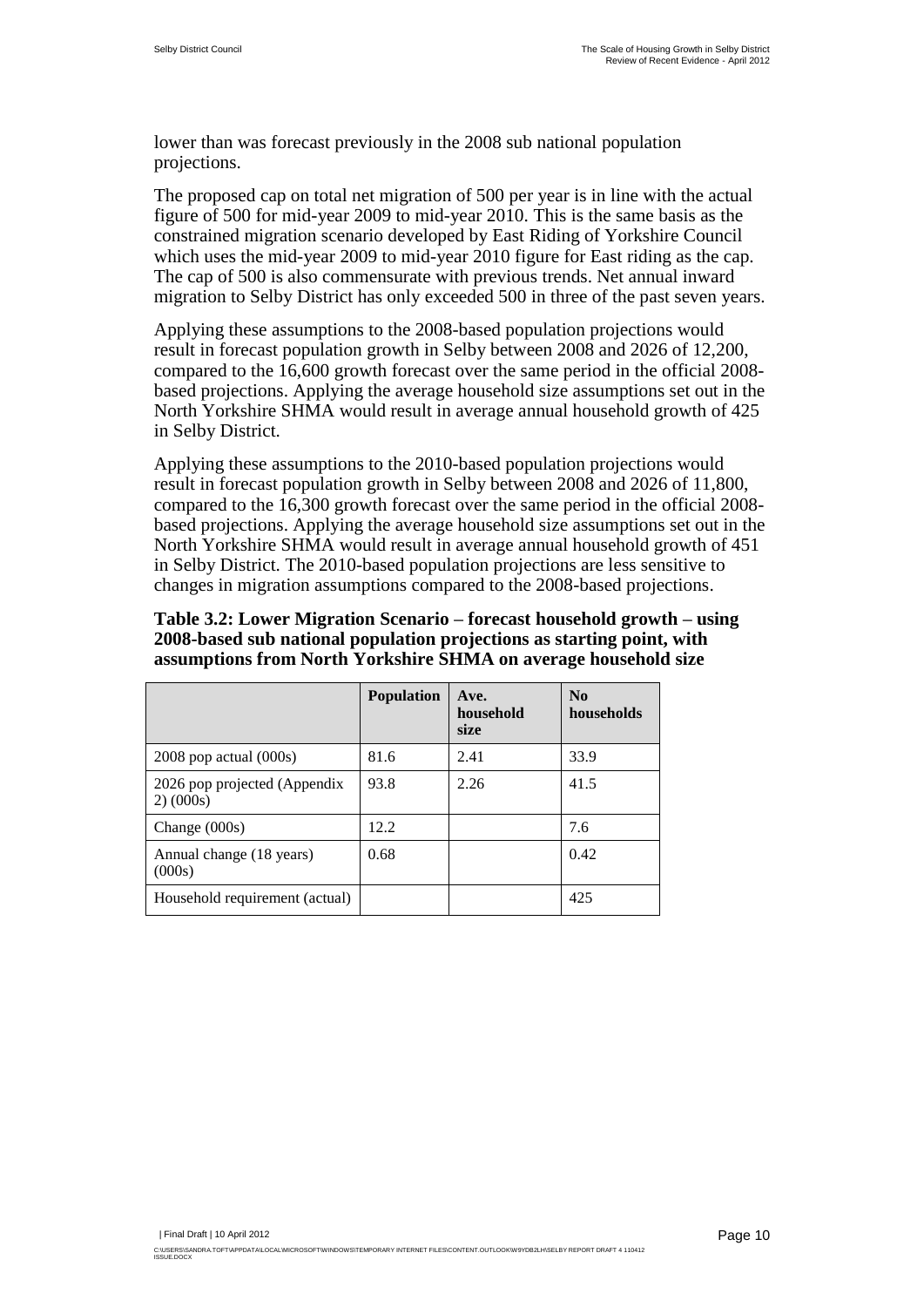#### **Table 3.3: Lower Migration Scenario – forecast household growth – using 2010-based sub national population projections as starting point, with assumptions from North Yorkshire SHMA on average household size**

|                                           | Population | Ave.<br>household size | N <sub>0</sub><br>households |
|-------------------------------------------|------------|------------------------|------------------------------|
| $2010$ pop actual $(000s)$                | 83.2       | 2.39                   | 34.8                         |
| 2026 pop projected (Appendix<br>2) (000s) | 95.0       | 2.26                   | 42.0                         |
| Change $(000s)$                           | 11.8       |                        | 7.2                          |
| Annual change (18 years)<br>(000s)        | 0.66       |                        | 0.45                         |
| Household requirement (actual)            |            |                        | 451                          |

These scenarios demonstrate the high level of sensitivities of the 2008-based projections to small changes in assumptions on future migration. It should be considered as part of the evidence base for considering the planned level of housing growth.

#### <span id="page-12-0"></span>**3.3 2010-based Sub National Population Projections Population Projections**

The 2010-based Sub National Population Projections were published on  $21<sup>st</sup>$ March 2012. Overall population growth for Selby District to 2026 is forecast to be 2.5% lower than it was through the 2008-based projections. The similarity with the 2008-based projections is not unexpected, given that the banking crisis did not occur until late 2008 and the recession did not start until 2009. Therefore the five previous years to 2010 were mainly ones of rapid growth in the economy and in migration.

|                                                          | 2010<br>population | 2026<br>population | <b>Change</b> | <b>Annual average</b><br>change (18 years) |
|----------------------------------------------------------|--------------------|--------------------|---------------|--------------------------------------------|
| 2008-based Sub National<br><b>Population Projections</b> | 83.1               | 98.2               | 15.1          | 0.94                                       |
| 2010-based Sub National<br><b>Population Projections</b> | 83.2               | 97.9               | 14.7          | 0.92                                       |

#### **Table 3.4: Comparison of 2008 and 2010-based population projections for Selby District (all figures are thousands)**

Although the overall totals are only marginally down, looking at the components of change, there are larger reductions in assumed net inward migration levels particularly in the later period (2021 onwards), counterbalanced to some extent by marginal increases in the assumed birth rate.

Applying the assumptions set out in the North Yorkshire SHMA on the proportion of private household population relative to total population, and on average household size would result in forecast annual household (private households)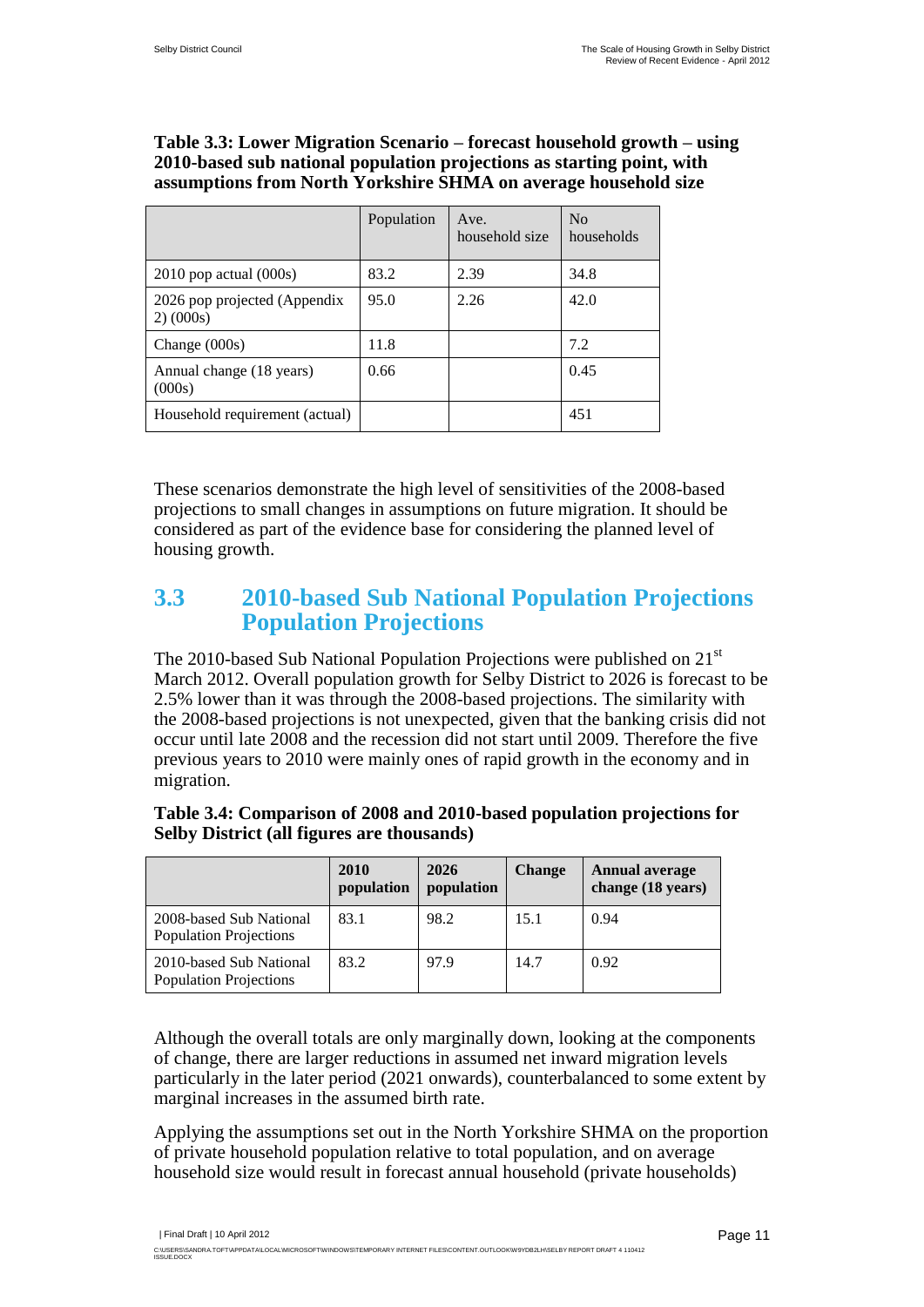growth of 512. This compares to the forecast annual household (private households) growth of 519 as set out in the North Yorkshire SHMA derived from the 2008-based population projections.

It is however necessary to consider the impact of recent changes in the economy, current economic conditions, and the future economic outlook. Recent economic trends, including the recession and very slow recovery are very different to the five year period that preceded 2008 and 2010 and which are reflected in the population and household projections based on those years. This will have implications for assumptions on migration, which are a major driver of housing population growth in Selby District. Therefore, at this current time, we do not consider the 2008 based or 2010 based household projections provide a sound sole basis for identifying future housing requirements for Selby District.

### <span id="page-13-0"></span>**3.4 Recent evidence on the economy**

The latest output (Autumn 2011 Release) from the Yorkshire and Humber Regional Econometric Model REM figures show that there is a forecast reduction of 1458 jobs in Selby District over the plan period between 2009 and 2026. This is clearly very different from the positive economic trends in the five years prior to 2008 and which are reflected in the 2008-based population and household projections, including the assumptions on migration.



**Figure 3.5: Forecast change in total employment in Selby District 2009 to 2026 (Source: Regional Econometric Model Autumn 2011 release)**

This is relevant because it suggests there is a case for assuming lower levels of economic growth, and as a result net inward migration to Selby District, than the assumptions within the 2008-based population and household projections (see 3.2).

The latest issue of the REM forecasts a decline of jobs for Selby District, whereas the Scenario 3 in the North Yorkshire SHMA (annual average household growth of 403 in Selby District) is based on forecasts of modest economic growth in Selby District. However despite this, for the reasons set out previously, we do not think it is appropriate to take an entirely "policy off" view of the future economy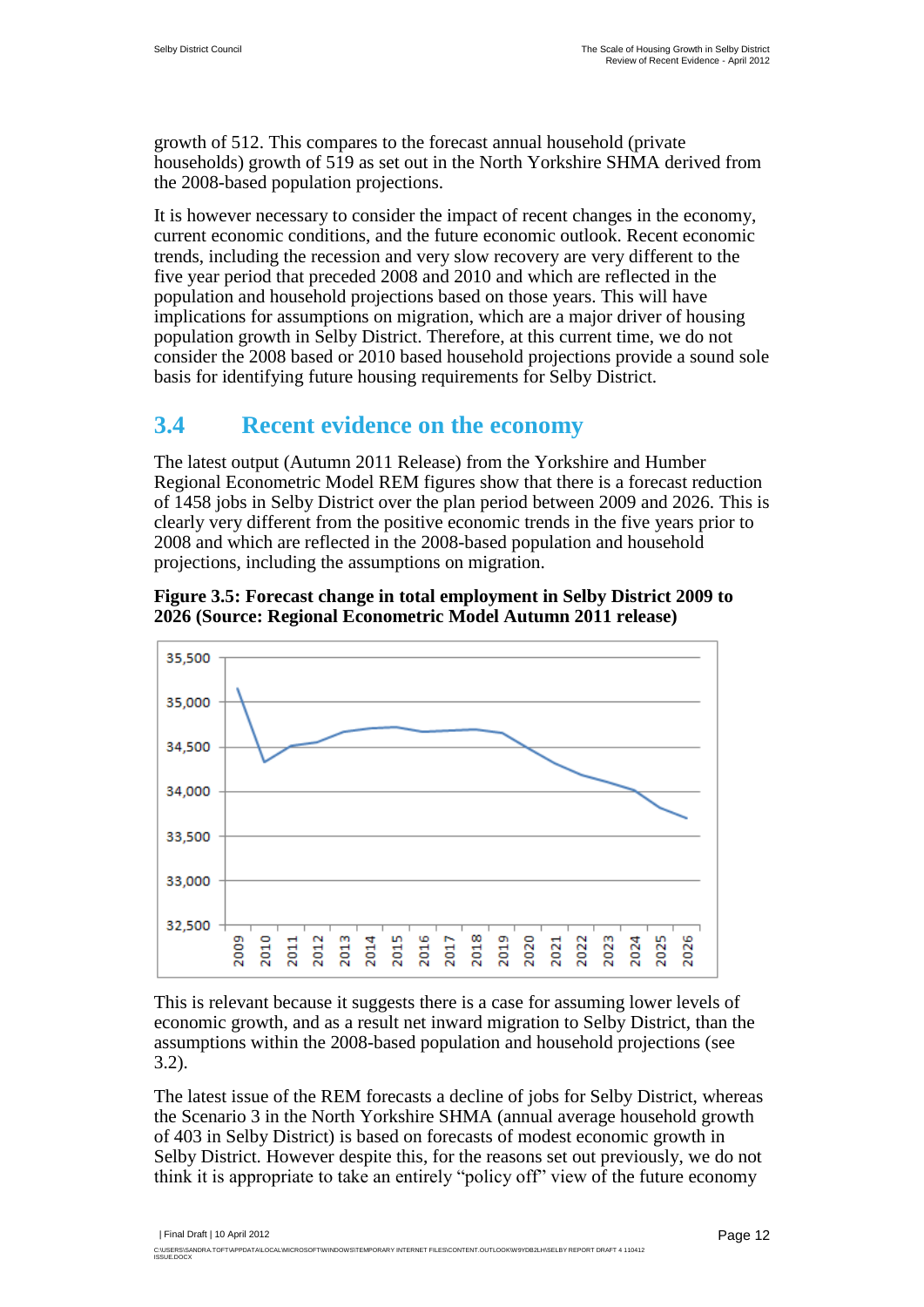of Selby District. Our view is there is a need to strike the right balance between the overly optimistic economic assumptions that underpin to 2008 based and 2010 based population and household projections, and the more pessimistic economic assumptions that underpin Scenario 3 in the North Yorkshire SHMA.

It is also relevant to consider economic forecasts for the Local Authority Districts of Leeds and York. This is because they are the two principal origins of net inward migration to Selby District, which is the main factor behind past and projected future population growth in the Selby District. If economic growth in Leeds and York is at lower levels than assumed for the 2008 based and 2010 based population and household projections, then net inward migration into Selby District would be at lower levels than assumed in those projections.

Leeds District and The latest output (autumn 2011 Release) from the Yorkshire and Humber Regional Econometric Model REM figures also show that there is a forecast reduction of 3,200 jobs in York between 2009 and 2026. There is forecast jobs growth in Leeds, although job levels are not forecast to recover to prerecession levels until 2015.

It should be noted that the REM forecasts have been somewhat erratic recently with some sharp changes between different issues. To some extent this reflects recent economic volatility.

### <span id="page-14-0"></span>**3.5 Recent Evidence on Migration**

The most recent evidence on migration trends is the ONS Migration Statistics Quarterly Report, February 2012.

|                             | 2008 to 2009 | 2009 to 2010 |
|-----------------------------|--------------|--------------|
| International Migration In  | 200          | 200          |
| International Migration Out | 100          | 100          |
| Internal Migration In       | 3600         | 3800         |
| Internal Migration Out      | 3400         | 3400         |
|                             |              |              |
| Net International           | 100          | 100          |
| Net Internal                | 200          | 400          |
| <b>All Migration Net</b>    | 300          | 500          |

#### **Table 3.6: Selby District Migration (source: ONS Migration Statistics Quarterly Report, February 2012**

It is interesting to compare the net migration for 2008-09 and 2009-10 to that forecast in the 2008-based Sub National Population Projections:

 The 2008-based population projections forecast net migration to Selby District of 500 people in 2009, but in fact the actual recorded figure for 2008-09 was only 300 people.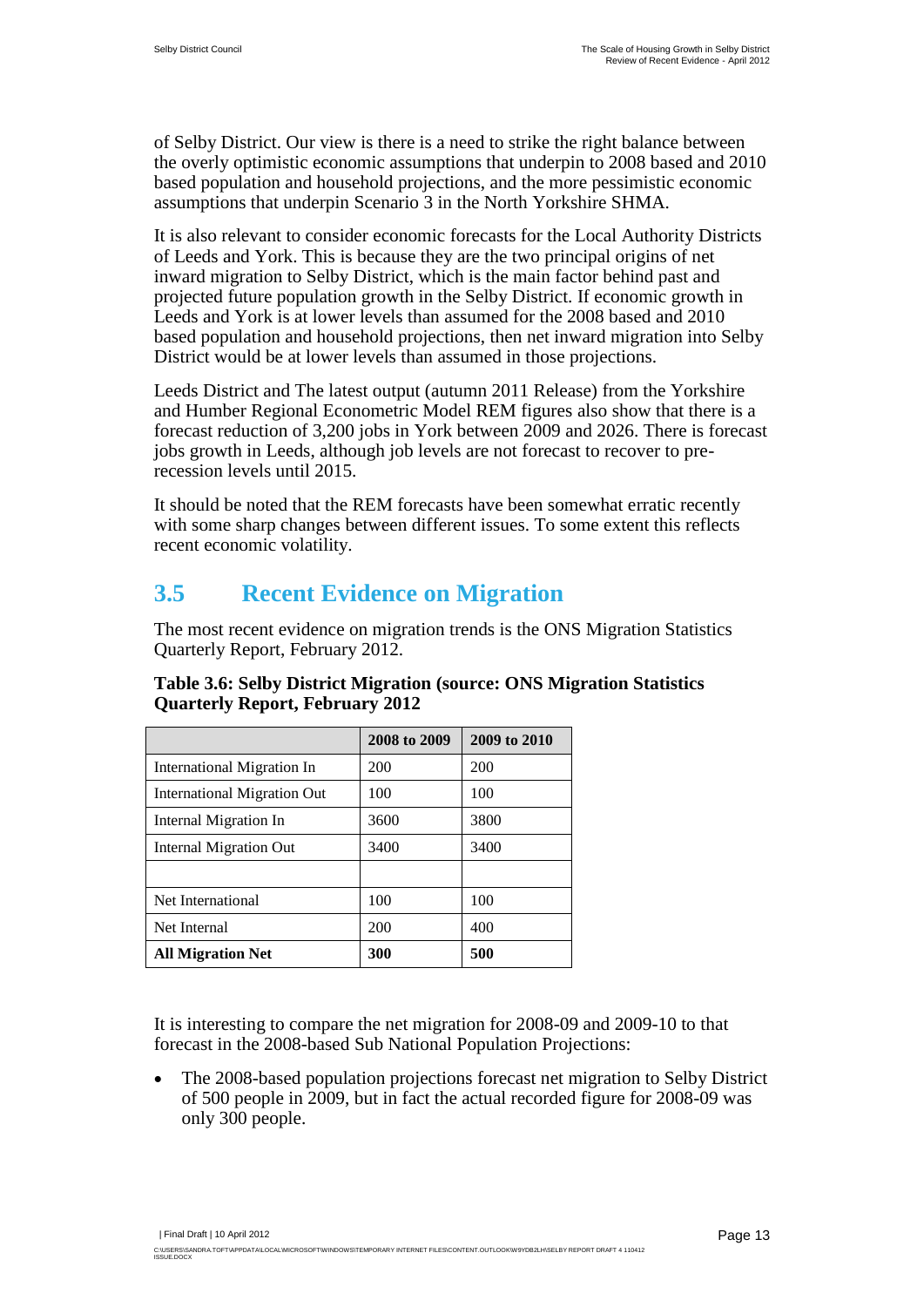The 2008-based population projections forecast net migration to Selby District of 600 people in 2010, but in fact the actual recorded figure for 2009-10 was only 500 people.

Whilst clearly too much emphasis should not be placed on data for only two years, this does indicate that the weaker than forecast economic conditions in the period 2008-09 to 2009-10 coincided with lower than forecast levels of net migration. This, together with ONS downward adjustments to the migration component in the 2010-based population projections suggests that the net inward migration may have been overestimated in the 2008-based population projections.

### <span id="page-15-0"></span>**3.6 Selby District Council Strategic Housing Land Availability Assessment 2011 Report**

The Selby District Council Strategic Housing Land Availability Assessment 2011 Report was published on March 2012. It is based on an enhanced methodology compared with the previous assessment and it applies more conservative assumptions on the deliverability and timescales for delivery of sites.

The main findings are:

- Land for about 3000 dwellings (10%) has been identified on the range of strategic site options originally considered in the 2008 SHLAA (deliverable before 2027);
- Land for about 3000 dwellings (10%) is available within and around Selby town within the plan period;
- Land for about 1500 dwellings (5%) is available within and around Tadcaster within the plan period;
- Land for about 3000 dwellings (10%) is available within and around Sherburn in Elmet within the plan period; and
- Throughout the rest of the District land for approximately 18,500 dwellings (65%) is available within the plan period.

This demonstrates that there are no significant constraints to housing land supply in the short to medium term. It also demonstrates Selby District can meet the requirement set out in the NPPF for a 5% buffer in terms of the five year housing land supply.

#### <span id="page-15-1"></span>**3.7 Summary – considering the evidence on the proposed housing requirement figure in the context of the NPPF**

From recent evidence considered in this paper, the evidence on the proposed housing requirement figure has been considered in the context of the NPPF, as set out below.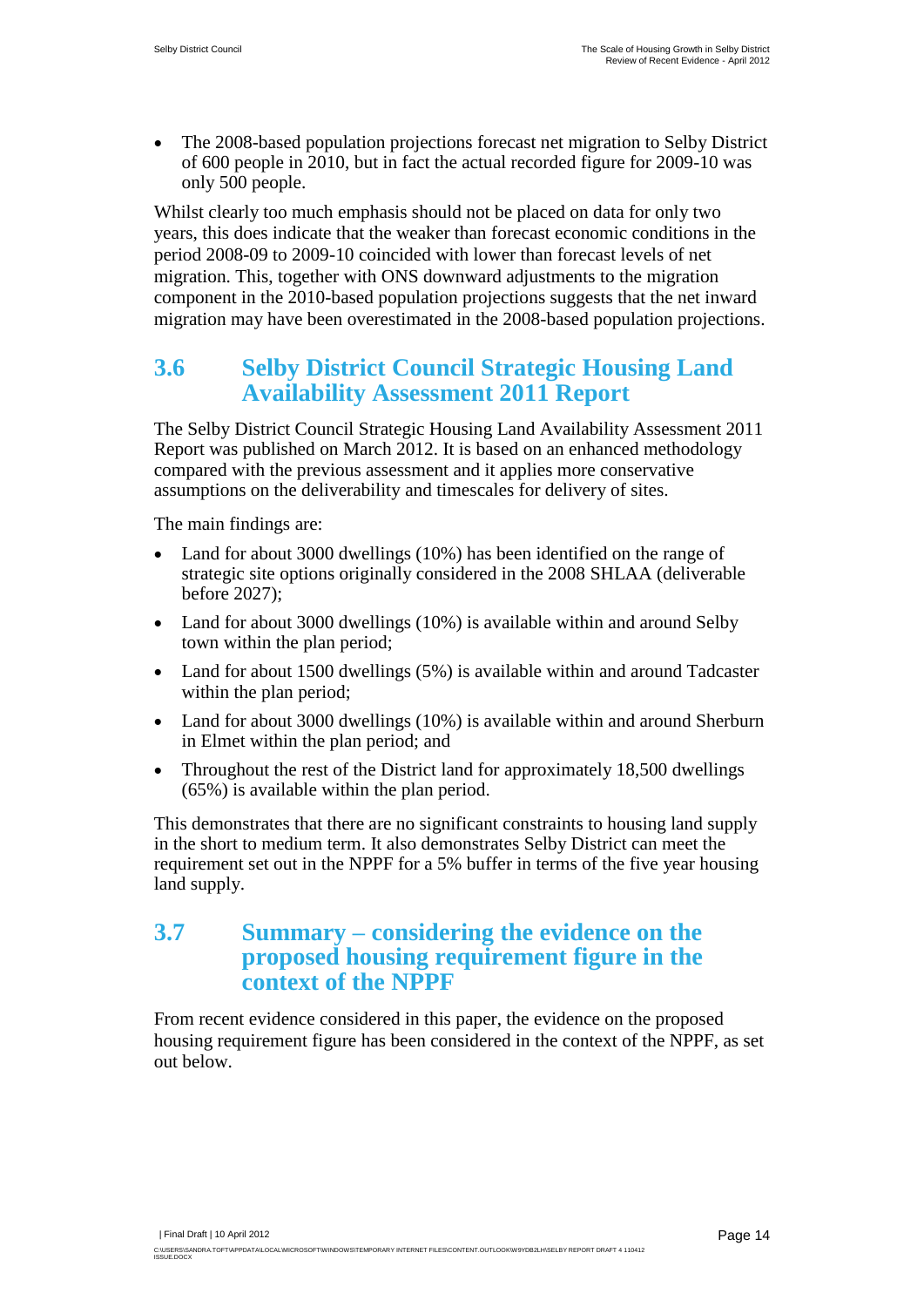### **3.7.1 Understand housing needs from the SHMA (NPPF, paragraph 159)**

| <b>Evidence</b>                                                                                                                                                                                                                                               | <b>Annual average</b><br>household growth |
|---------------------------------------------------------------------------------------------------------------------------------------------------------------------------------------------------------------------------------------------------------------|-------------------------------------------|
| The North Yorkshire SHMA (intended as part of the evidence base,<br>not the answer) provides the outer ends of a working range. (NB<br>scenario 2 is dismissed because it takes no account of migration, and<br>is not therefore in accordance with the NPPF) | $403 - 519$                               |

#### **3.7.2 Identify the scale which meets household and population projections, taking account of migration and demographic change (NPPF, paragraph 159)**

| <b>Evidence</b>                   | <b>Population</b><br>Growth | <b>Total annual</b><br>average household<br>growth (convert to<br>households using<br><b>NY SHMA</b> average<br>household size) | <b>Total annual</b><br>average household<br>growth (based on<br>assumptions set<br>out in NY SHMA) |
|-----------------------------------|-----------------------------|---------------------------------------------------------------------------------------------------------------------------------|----------------------------------------------------------------------------------------------------|
| 2008-based population projections | 920 pa                      | 533                                                                                                                             | 519                                                                                                |
| 2010-based population projections | 910 pa                      | 525                                                                                                                             | 512                                                                                                |

#### **3.7.3 Use evidence base to meet "full, objectively assessed needs for market and affordable housing" (NPPF, paragraph 47)**

Evidence should include the economic characteristics and prospects of the area (NPPF, paragraph 158).

| <b>Evidence</b>                                                                                                                                                                                                                                  | <b>Population Growth</b> | <b>Annual average</b><br>household growth |
|--------------------------------------------------------------------------------------------------------------------------------------------------------------------------------------------------------------------------------------------------|--------------------------|-------------------------------------------|
| Forecast jobs reduction is nearly 1500 jobs<br>2009-26, unlike the previous growth forecast<br>(latest REM output).                                                                                                                              |                          |                                           |
| Implication is that there may be less net<br>inward migration to Selby (as already<br>apparent from actual migration levels 2008/9<br>and 2009/10), therefore re-examine the<br>migration component in the 2008-based<br>population projections. |                          |                                           |
| NB The fact that it is the net migration<br>component that has been reduced in the 2010-                                                                                                                                                         |                          |                                           |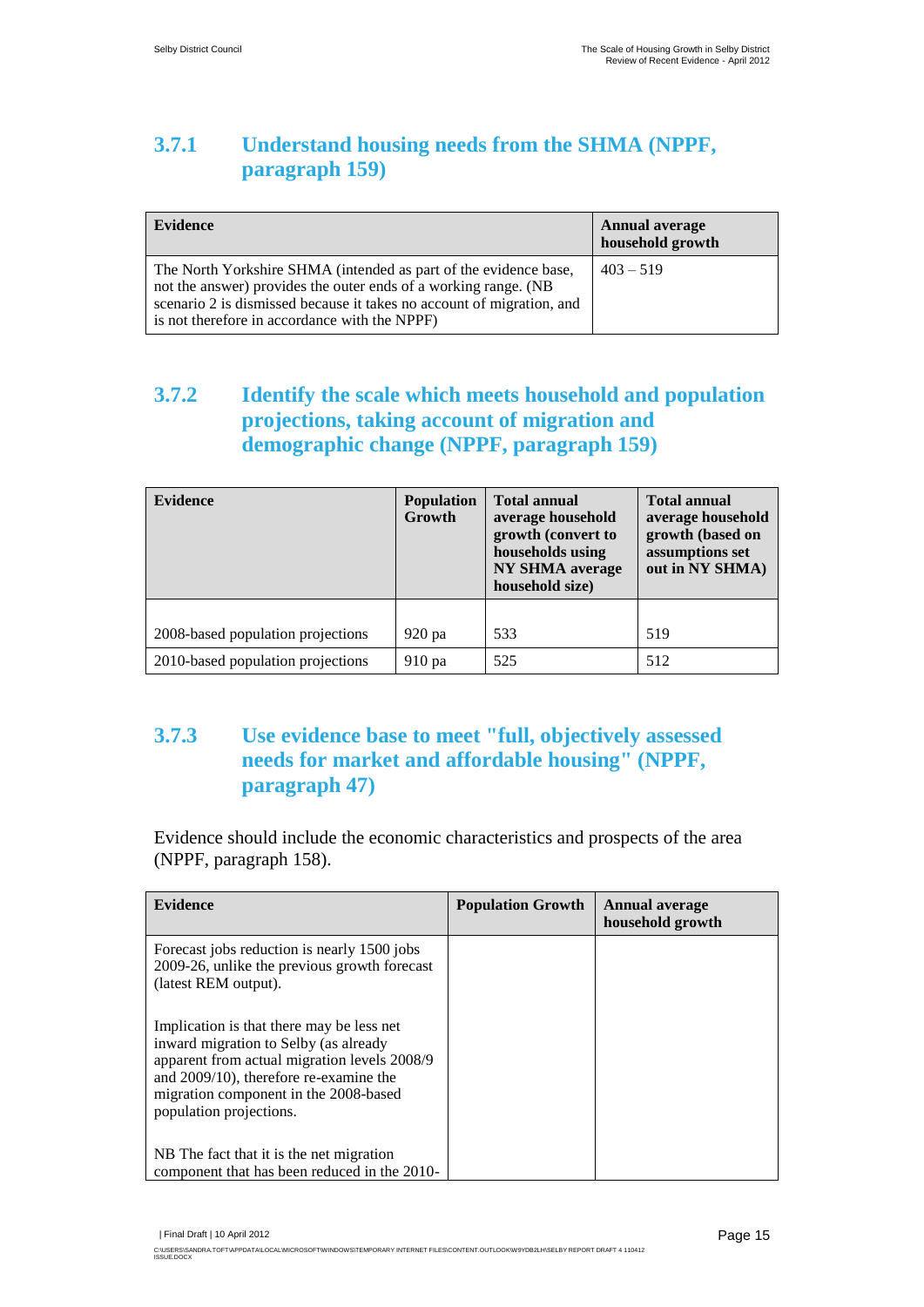| based projections confirms its linkage to<br>economic prospects.                                                                                          |        |     |
|-----------------------------------------------------------------------------------------------------------------------------------------------------------|--------|-----|
| Assume an upper limit of $+500$ pa rather than<br>+800 pa in 2008-based and 2009-based<br>population projections                                          | 700 pa |     |
| Convert to households using SHMA average<br>household size (using 2008-based projections)<br>as the starting point for constrained migration<br>scenario) |        | 425 |
| Convert to households using SHMA average<br>household size (using 2010-based projections)<br>as the starting point for constrained migration<br>scenario) |        | 451 |

### **3.7.4 Housing assessments should take account of relevant market and economic signals (NPPF, paragraph 158)**

| Evidence                                                                                               | <b>Annual average</b><br>household growth |
|--------------------------------------------------------------------------------------------------------|-------------------------------------------|
| Average housing completion rates $2003/4 - 2010/11$                                                    | 465                                       |
| NB Annual completions only exceeded 500 pa in 3 years at the<br>height of the last housing market boom |                                           |

### **3.7.5 Regional Strategy policies can be reflected in Local Plans (NPPF, paragraph 218)**

| <b>Evidence</b>                                                                                                                                                                                                                                                                                                                                                                                                                                                                          | <b>Annual average</b><br>household growth |
|------------------------------------------------------------------------------------------------------------------------------------------------------------------------------------------------------------------------------------------------------------------------------------------------------------------------------------------------------------------------------------------------------------------------------------------------------------------------------------------|-------------------------------------------|
| The Regional Strategy housing allocations, independently tested,<br>took account of the policy objectives in the wider sub-region,<br>including regenerating the main urban areas and minimising longer<br>distance commuting flows (objectives now reflected in the draft<br>Leeds core strategy).<br>NB a city regional objective of focusing growth in the economic<br>heart of the Manchester conurbation was accepted at the examination<br>of Trafford's housing provision levels. |                                           |
| Y&H RS housing allocation to Selby                                                                                                                                                                                                                                                                                                                                                                                                                                                       | 440                                       |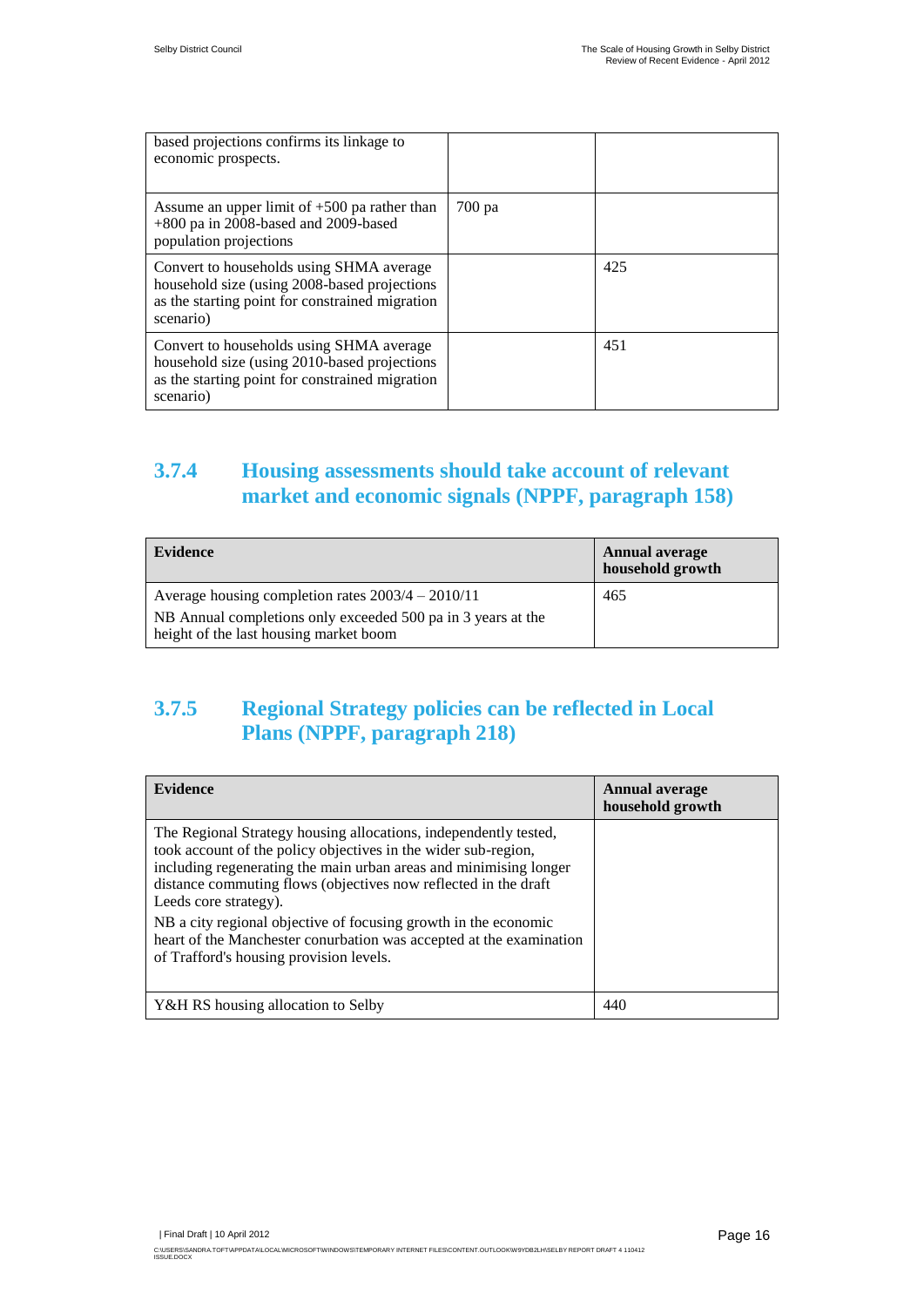#### **3.7.6 Prepare a SHLAA to establish availability, suitability and likely economic viability of land (NPPF, paragraph 159)**

| Evidence                                                          | <b>Annual average</b><br>household growth |
|-------------------------------------------------------------------|-------------------------------------------|
| Land for 29,000 additional dwellings identified in the SHLAA 2008 | No constraint                             |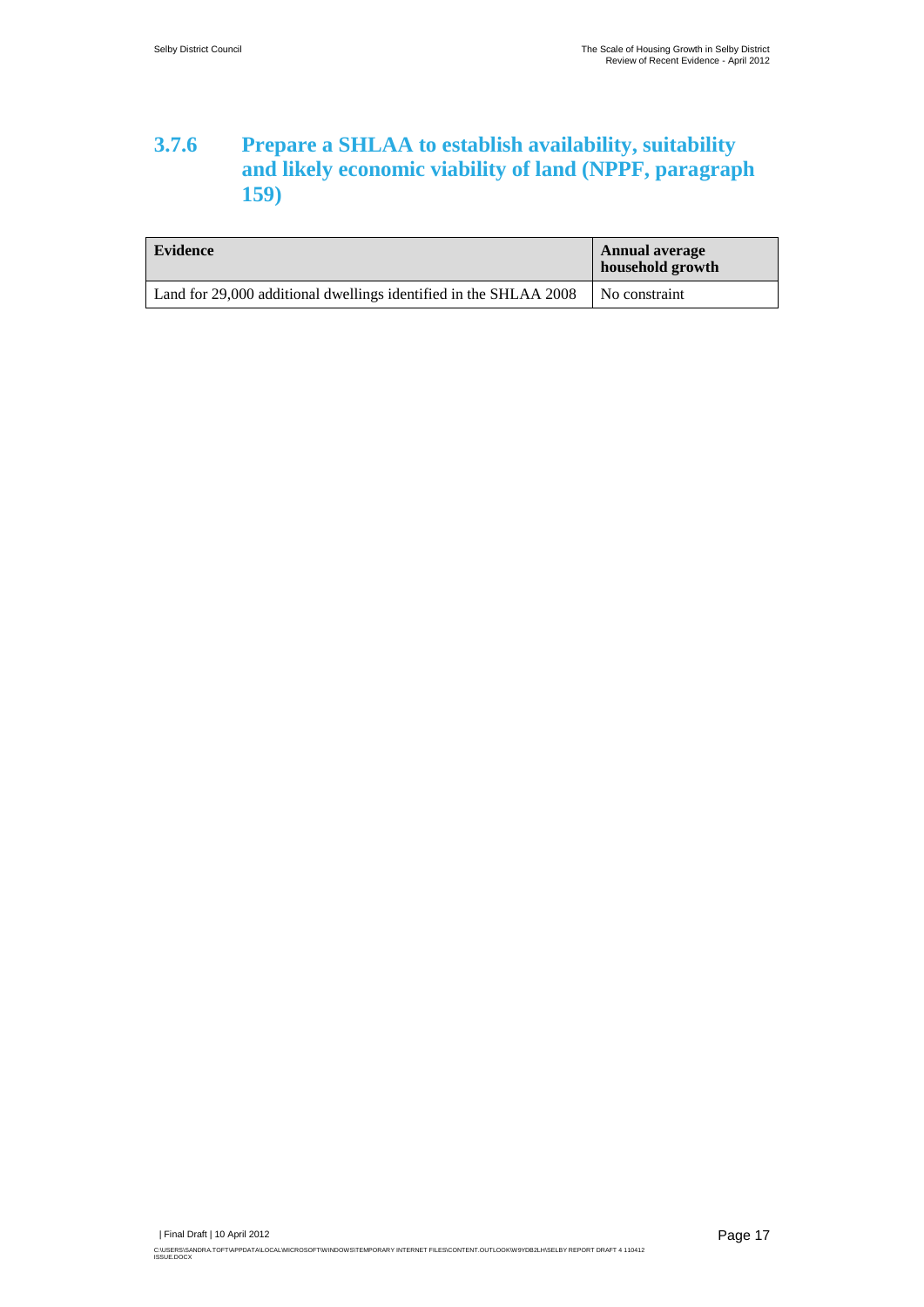# <span id="page-19-0"></span>**4 Conclusions**

### <span id="page-19-1"></span>**4.1 What is the most appropriate approach to support wider strategic objectives of the Core Strategy?**

In considering the most appropriate level of housing provision we have had regard to the strategic objectives of the Core Strategy. One of the main objectives is to align better housing and jobs growth in Selby District, with a particular emphasis on strengthening the economic and employment base of the district, and to reduce out commuting to surrounding districts.

It is also relevant, particularly given the Duty to Cooperate, that the spatial strategies in the draft Core Strategies for surrounding districts are also to promote development in the existing main urban areas, and to support and reinforce the existing settlement hierarchy. None of the Core Strategies for surrounding districts seek to export growth to Selby District.

We recognise that the functional housing market relationships between places do transcend local authority boundaries, and Selby currently has a role within the Leeds City Region which is partly dependent on the economic strength of Leeds. Clearly the internal migration assumptions in the population and household projections already reflect cross boundary trends to some extent. However for the reasons set out above, we conclude that it would not be in line with the strategic objectives of the Core Strategy or those of surrounding districts for Selby district to accommodate directly the housing needs of districts such as Leeds and York.

In considering scenario 3 developed in the North Yorkshire SHMA we have regard to the objectives of the core strategy around economic development, job creation, and bringing forward employment land. We do think it is important to take into account the impact of the current forecasts for future economic change, compared to the trends of rapid economic growth in the five years prior to 2008 which were reflected in the 2008-based population and household projections. However we are of the view that it would be inappropriate to take the entirely "policy off" view that forms the basis of the North Yorkshire SHMA scenario 3. This scenario does not fit with the wider strategic aims of the Core Strategy, or indeed those of national policy (including in the NPPF) to support economic growth.

#### <span id="page-19-2"></span>**4.2 What is the appropriate level of household growth for Selby District?**

The recent evidence supports our view that the 2008-based population and household projections do not provide an appropriate primary basis for identifying future housing requirements in Selby District.

We recognise that the 2010-based population projections forecast only 2.5% less population growth in Selby District. However, the recession did not commence until early 2010, and the five year period prior to 2010 was mainly one of economic growth and increasing migration. Therefore we conclude that the 2010 based population projections have similar shortcomings to the 2008-based version.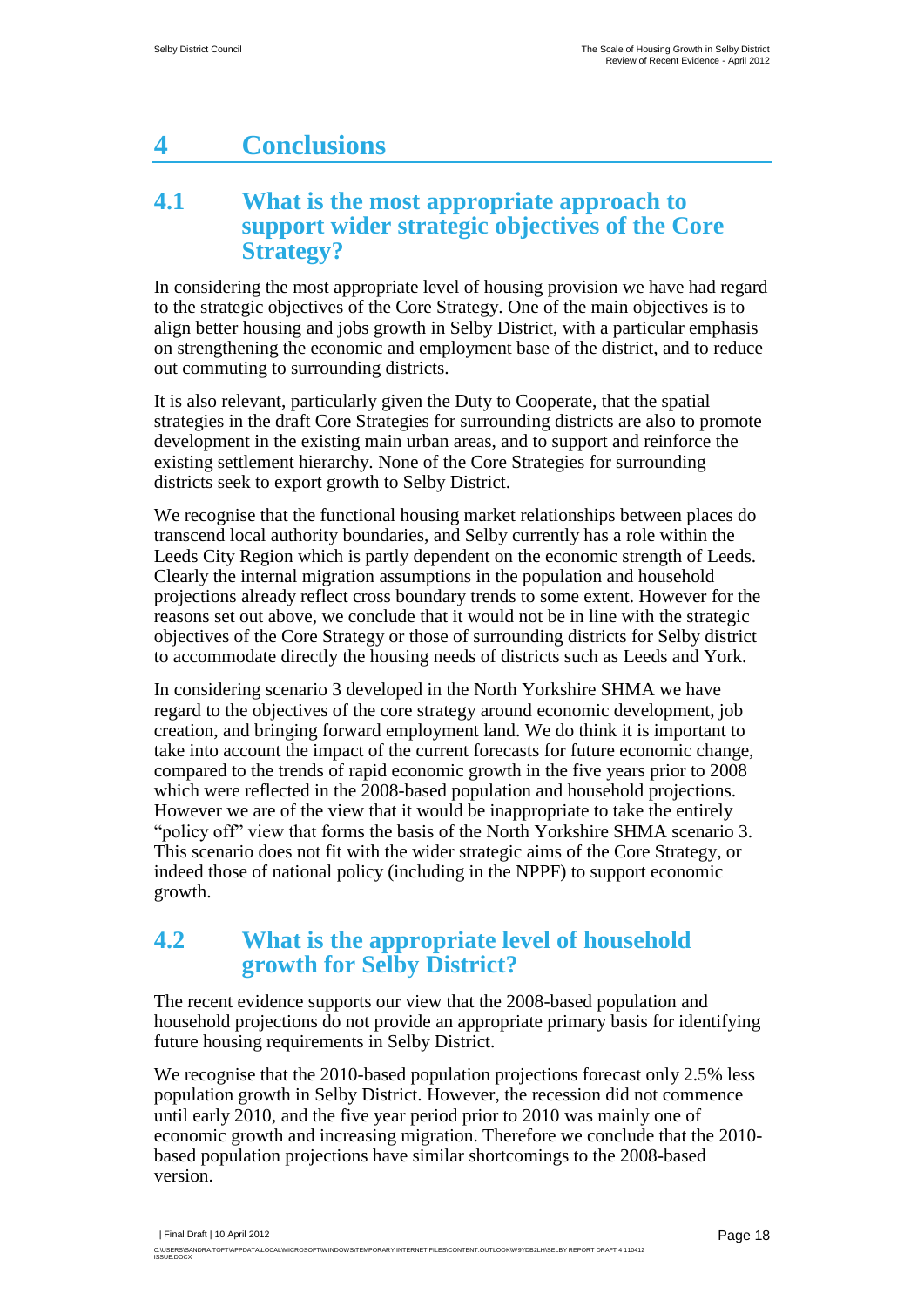It is clear that future population and household projections are highly sensitive to assumptions on migration and commuting patterns. The North Yorkshire SHMA emphasises this point. The North Yorkshire SHMA highlights the shortcomings in relation to national estimates and forecasts for international migration. Our view is that the likely slow economic recovery in York and Leeds, and factors such as rising fuel costs, mean that net inward domestic migration to Selby District is likely to be at a level lower than forecast in either the 2008-based or 2010-based population and household projections.

We therefore reiterate our view that the 2004-based projections provide the most appropriate basis for identifying future housing growth requirements for Selby District. This is because the five year period prior to 2004 (recession, and slow economic recovery) is more like economic conditions today compared to the five year periods prior to either 2008 or 2010. The 2004-based projections were also used as the starting point for identifying housing growth requirements in the RSS, although that is not the primary reason we consider them most appropriate to be used.

Clearly 2004-based assumptions are now somewhat dated, and inevitably there will be questions as to why more recent forecasts have not been used. As an alternative method, we have used the 2008-based and the 2010-based population projections as starting points for modelling a scenario based on sensitivities around migration assumptions. Given recent evidence and forecasts for the economy we do not think it is unreasonable to assume net internal migration to Selby District will grow at a slightly slower rate and to a lower level than forecast based on the trends in the period prior to 2008 or 2010.

In particular we note that:

- economic modelling for Selby District forecasts a reduction in around 1450 jobs over the plan period; and
- Net migration to Selby District in the period 2008-09 and 2009-10 was at a lower level than forecast previously in the 2008-based population projections.

This modelled scenario results in projected annual average growth of just over 450 households if using the 2010-based projections as a starting point. Using the 2008-based projections as a starting point for the constrained migration scenario results in projected annual average growth of 425 households

Given the recent economic forecasts, it is important to consider carefully the employment-led household growth scenario presented in the North Yorkshire SHMA. This provides an estimate of potential future housing growth in the District which is at the lower end of the plausible range. This suggests an average annual household growth figure of 403. It provides an indication of likely trends under a "policy off scenario", which is not in-line with the wider strategic aims of the Core Strategy (see section 4.2 below).

We therefore conclude remain of the view that the proposed average annual housing requirement figure of 450 net additional dwellings per annum (annual minimum) is appropriate and realistic. This takes into account all of the recent evidence, particularly in relation to economic uncertainty and migration, Selby District Council"s objective to achieve better housing jobs alignment, and the guidance in the NPPF.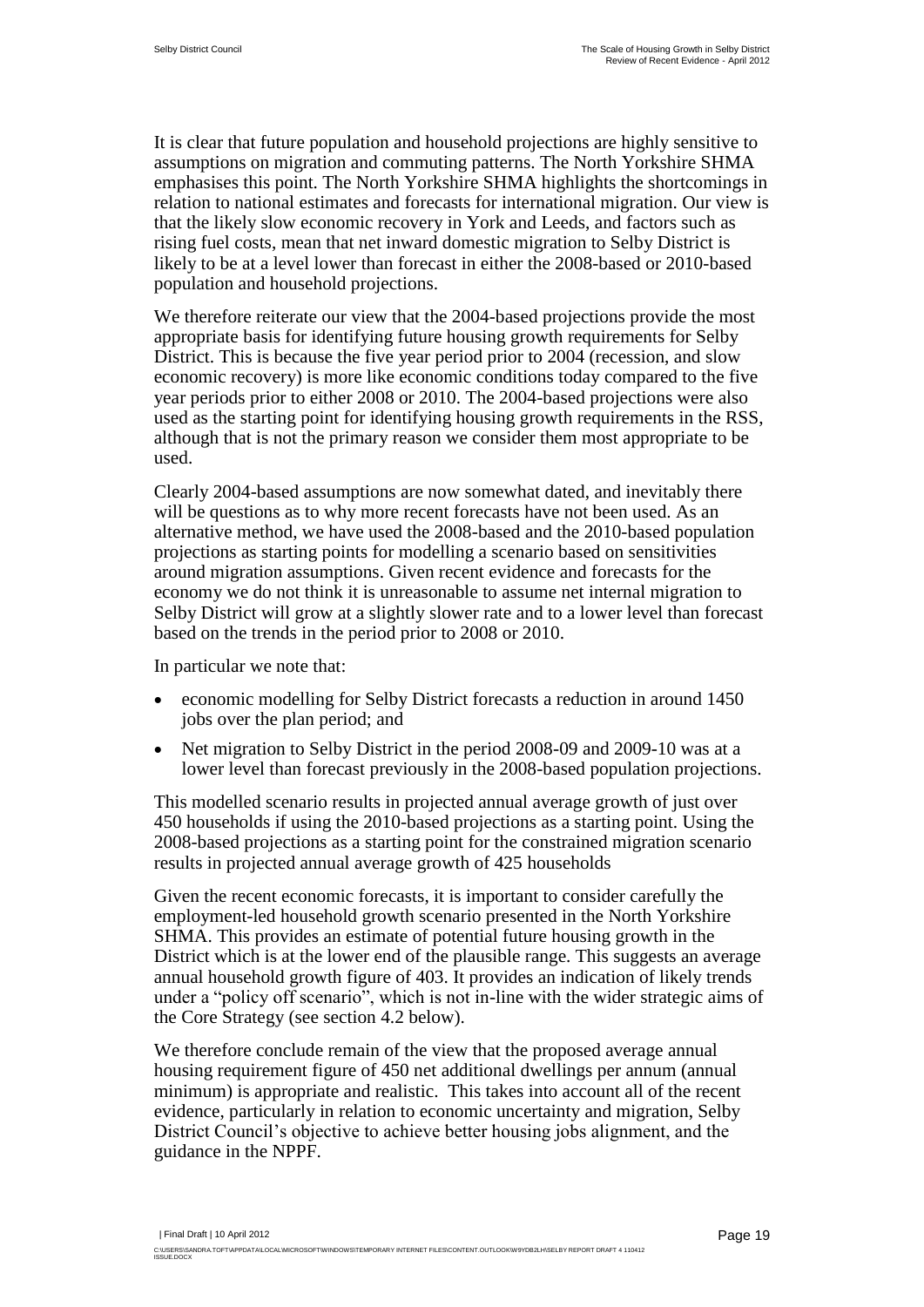### <span id="page-21-0"></span>**4.3 What is deliverable?**

The 2011 SHLAA for Selby District demonstrates there is a five year housing led supply, plus the 5% buffer as required by the NPPF.

The evidence on past housing completions is set out in the Annual Monitoring Report, and is summarised in section 5.2 of the Arup report for Selby District Council, Scale of Housing Growth in Selby District, November 2011. The annual average housing completions in Selby for the period 2003-2011 was 465. This average was met or exceeded in four of the years, with particular peaks in completion (i.e. over 500 units) between 2005/06 and 2007/08. These figures are taken from the authority"s own data, which is based on site visits to monitor permissions and completions.

Therefore we consider average annual housing growth of 450 to be deliverable.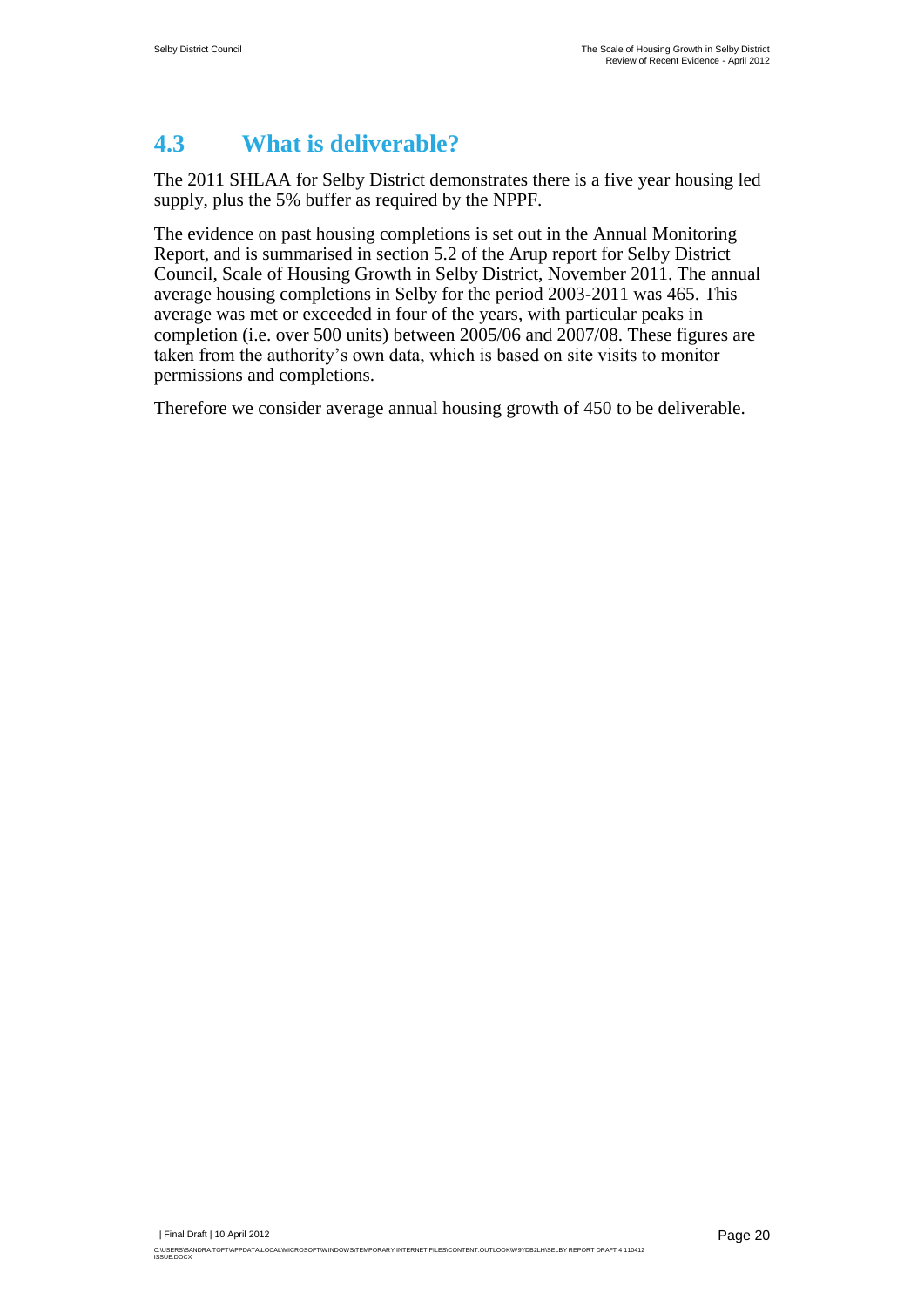# <span id="page-22-0"></span>**Appendix A**

<span id="page-22-1"></span>Review of Core Strategies on which Inspectors reports have been published recently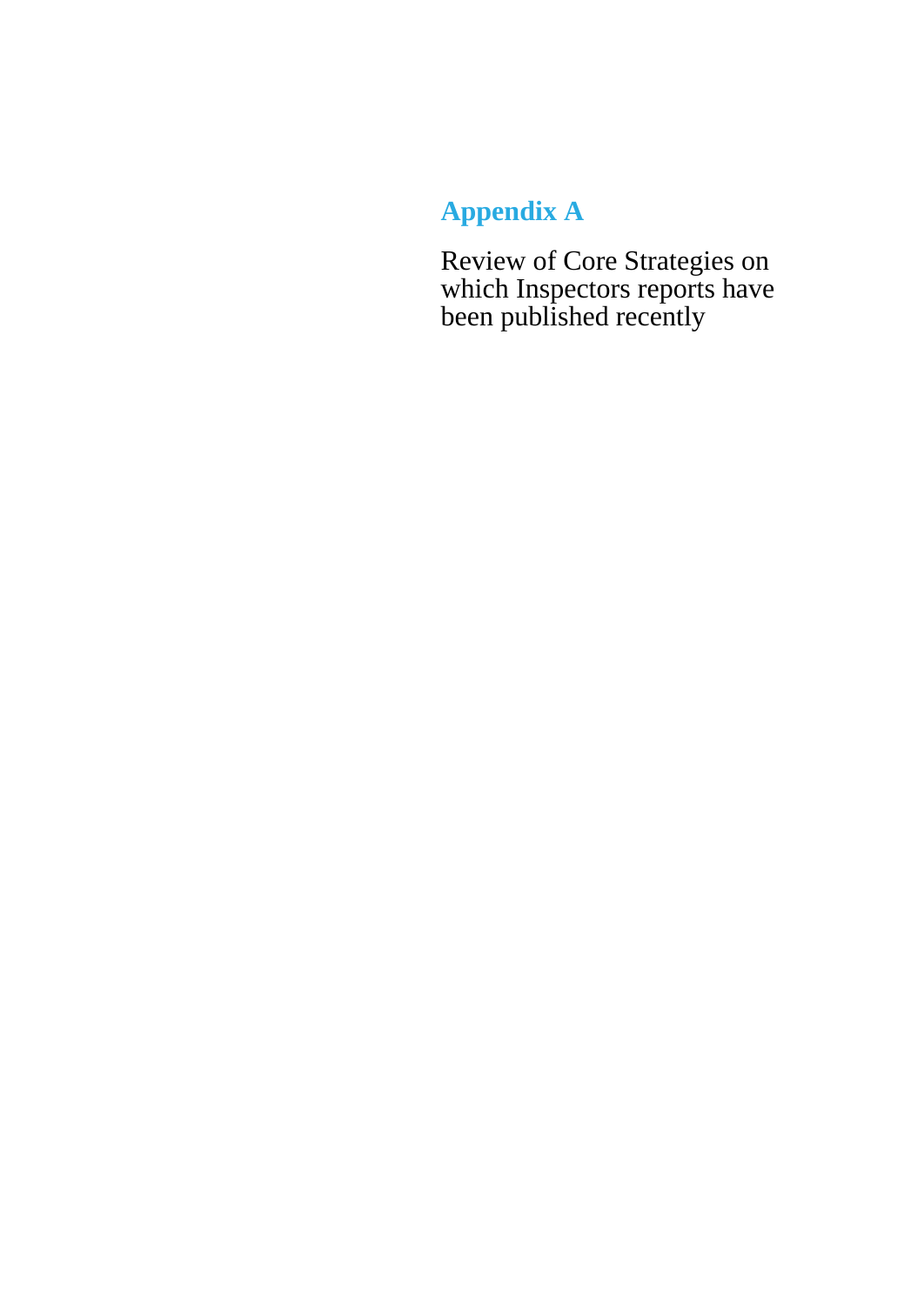# **A1 Review of Core Strategies on which Inspectors reports have been published recently**

| Local<br><b>Authority</b>         | <b>Date</b><br>Core<br><b>Strategy</b><br><b>Adopted</b> | <b>Position Adopted on Housing Provision</b>                                                                                                                                                                                                                                                                             | 2008- Based Housing<br>Projection                                                                                                                                            | <b>Inspector Comment in Final Report</b>                                                                                                                                                                                                                                                                                                                                                                                                                                                                                                                                     |
|-----------------------------------|----------------------------------------------------------|--------------------------------------------------------------------------------------------------------------------------------------------------------------------------------------------------------------------------------------------------------------------------------------------------------------------------|------------------------------------------------------------------------------------------------------------------------------------------------------------------------------|------------------------------------------------------------------------------------------------------------------------------------------------------------------------------------------------------------------------------------------------------------------------------------------------------------------------------------------------------------------------------------------------------------------------------------------------------------------------------------------------------------------------------------------------------------------------------|
| Hyndburn<br>Borough<br>Council    | January<br>2012                                          | As a starting point, the CS uses the annual<br>housing provision level in the NWRSS<br>(189 dw/yr), rolled forward to 2026 and<br>including an allowance for the shortfall in<br>housing provision between 2003-2011 of<br>362 dwellings when assessed against RSS<br>requirement. This figure is net of<br>demolitions. | 12% increase (3,000)<br>in households in<br>Hyndburn (2008/11-<br>$2026/33$ , equating to<br>about 160-200 dw/yr.                                                            | Para 31 By taking forward the NWRSS housing<br>provision figures (underpinned by their endorsement as<br>part of the EIP process), and testing them against the<br>more recent SHMA and latest household projections,<br>the Council's approach accords with the guidance in<br>PPS3 (33) and provides a sound, robust and up-to-date<br>basis for the proposed level of housing provision. This<br>figure is not seriously challenged, and fully meets the<br>objectively assessed housing requirements of the<br>Borough.                                                  |
| Harborough<br>District<br>Council | November<br>2011                                         | Housing provisions are based on the 350<br>dwellings/year between 2006-2026<br>outlined in the East Midlands Regional<br>Plan. This used the 2004-based projections<br>as a starting point. These projections are<br>rolled forward to 2027 and 2028.                                                                    | The latest 2008-based<br>household projections<br>indicate a 32% increase<br>$(11000)$ in households<br>in Harborough 2008-<br>2033 equating to about<br>440 dw/yr.          | The Council's approach is consistent with Policy 13a<br>of the RS. In advance of any detailed consideration of<br>the implications of the latest household projections and<br>collaborative work between neighbouring authorities,<br>there is no sound basis for departing from the housing<br>provision set out in the RS. In terms of an extended<br>plan period to 2028, the pragmatic approach would be<br>to roll forward the RS annual provision for the District<br>by two years giving an overall provision between 2006<br>and 2028 of 7,700 additional dwellings. |
| Isle of Wight                     | April<br>2011                                            | The Core Strategy proposes the delivery<br>of 520 dw/annum which is the level<br>outlined in the South East Plan.                                                                                                                                                                                                        | The latest 2008-based<br>household projections<br>indicate a 32% increase<br>$(20,000)$ in households<br>in the Isle of Wight<br>$2008-2033$ equating to<br>about 800 dw/yr. | While this figure is markedly lower than the level of<br>need identified in the Strategic Housing Market<br>Assessment (which was updated in 2008), it takes<br>appropriate account both of relevant environmental<br>constraintsand likely levels of housing delivery<br>which, since 2009 have been lower than 520 dwellings<br>per annum.                                                                                                                                                                                                                                 |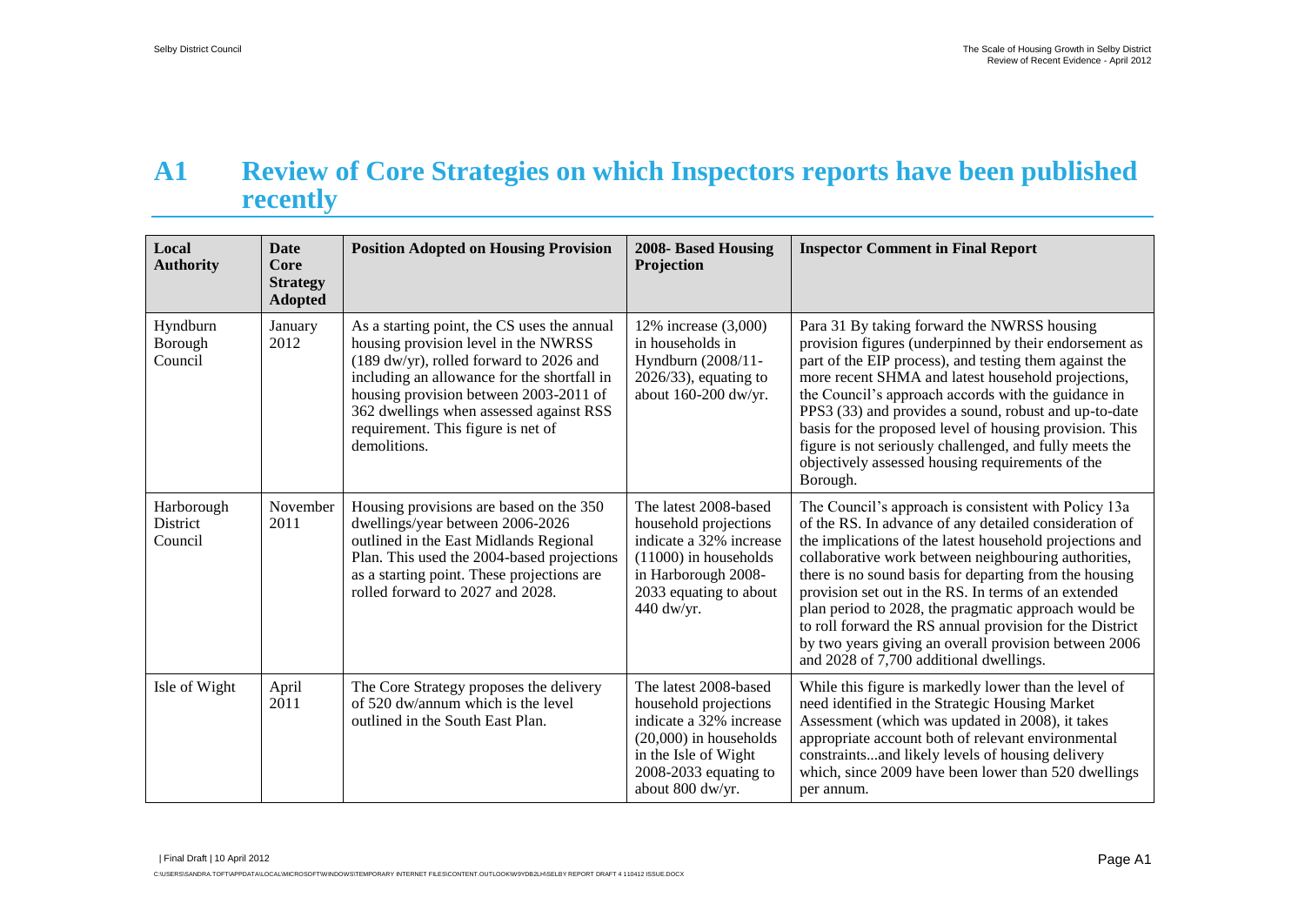| Local<br><b>Authority</b> | <b>Date</b><br>Core<br><b>Strategy</b><br><b>Adopted</b> | <b>Position Adopted on Housing Provision</b>                                                                                                                                                                                                                                                                                                                                                                                                                                                                                                              | 2008- Based Housing<br>Projection                                                                                                                                     | <b>Inspector Comment in Final Report</b>                                                                                                                                                                                                                                                                                                                                                                                                                                                                                                                                                                                                                                                                                                                                           |
|---------------------------|----------------------------------------------------------|-----------------------------------------------------------------------------------------------------------------------------------------------------------------------------------------------------------------------------------------------------------------------------------------------------------------------------------------------------------------------------------------------------------------------------------------------------------------------------------------------------------------------------------------------------------|-----------------------------------------------------------------------------------------------------------------------------------------------------------------------|------------------------------------------------------------------------------------------------------------------------------------------------------------------------------------------------------------------------------------------------------------------------------------------------------------------------------------------------------------------------------------------------------------------------------------------------------------------------------------------------------------------------------------------------------------------------------------------------------------------------------------------------------------------------------------------------------------------------------------------------------------------------------------|
| Trafford                  | January<br>2012                                          | The policy makes provision in accordance<br>with the RS for 10,400 additional new<br>dwellings net of clearance (2003-2021),<br>which equates to an annual requirement<br>for 578 dwellings that has been rolled<br>forward to the CS process start date of<br>2008 until 2026, and including the 20%<br>National Housing Growth Point (GP)<br>uplift target figure. This translates to an<br>overall requirement for 11,450 dwellings<br>and an annual requirement for 694<br>dwellings up to 2018 and 578 dwellings<br>each year thereafter until 2026. | The latest 2008-based<br>household projections<br>indicate a 28% increase<br>(26000 in households)<br>in Trafford (2008-<br>2033) equating to about<br>1040 dw/yr.    | It has also taken account of representations that<br>criticise the target provision for being based upon<br>outdated evidence and for consequently being too low.<br>However, in the light of its re-assessments the Council<br>does not wish to alter its scale of housing provision.<br>The soundness of its decision is supported by the most<br>up-to-date review of the evidence base for housing<br>growth targets in Greater Manchester.                                                                                                                                                                                                                                                                                                                                    |
| Forest of Dean            | February<br>2012                                         | The Council's overall new dwelling<br>requirement for the district to 2026 of<br>about 6,200 is based on the draft RS<br>figures and the evidence from which they<br>derived, including the 2003 based<br>household projections (published in March<br>2006) that were the first to take into<br>account the 2001 Census results.                                                                                                                                                                                                                         | The latest 2008-based<br>household projections<br>indicate a 26% increase<br>(9000) in households in<br>Forest of Dean (2008-<br>2033) equating to about<br>360dw/yr. | This was tested by an expert independent Panel and<br>found to be robust, as endorsed by the Secretary of<br>State. It therefore remains a sound basis for the policies<br>and proposals of the CS, as adopted by the Council.<br>The County Council's more recent (May 2011)<br>estimate of 6,330 new homes over the same timescale<br>takes into account the 2008 based household<br>projections and demographic trends, rather than<br>economic ones that would result in a lower total. In<br>strategic terms, it is not sufficiently different from the<br>RS based new housing requirement to justify a CS<br>policy change when all the detailed technicalities and<br>variances of population and household forecasting over<br>a long period are also taken into account. |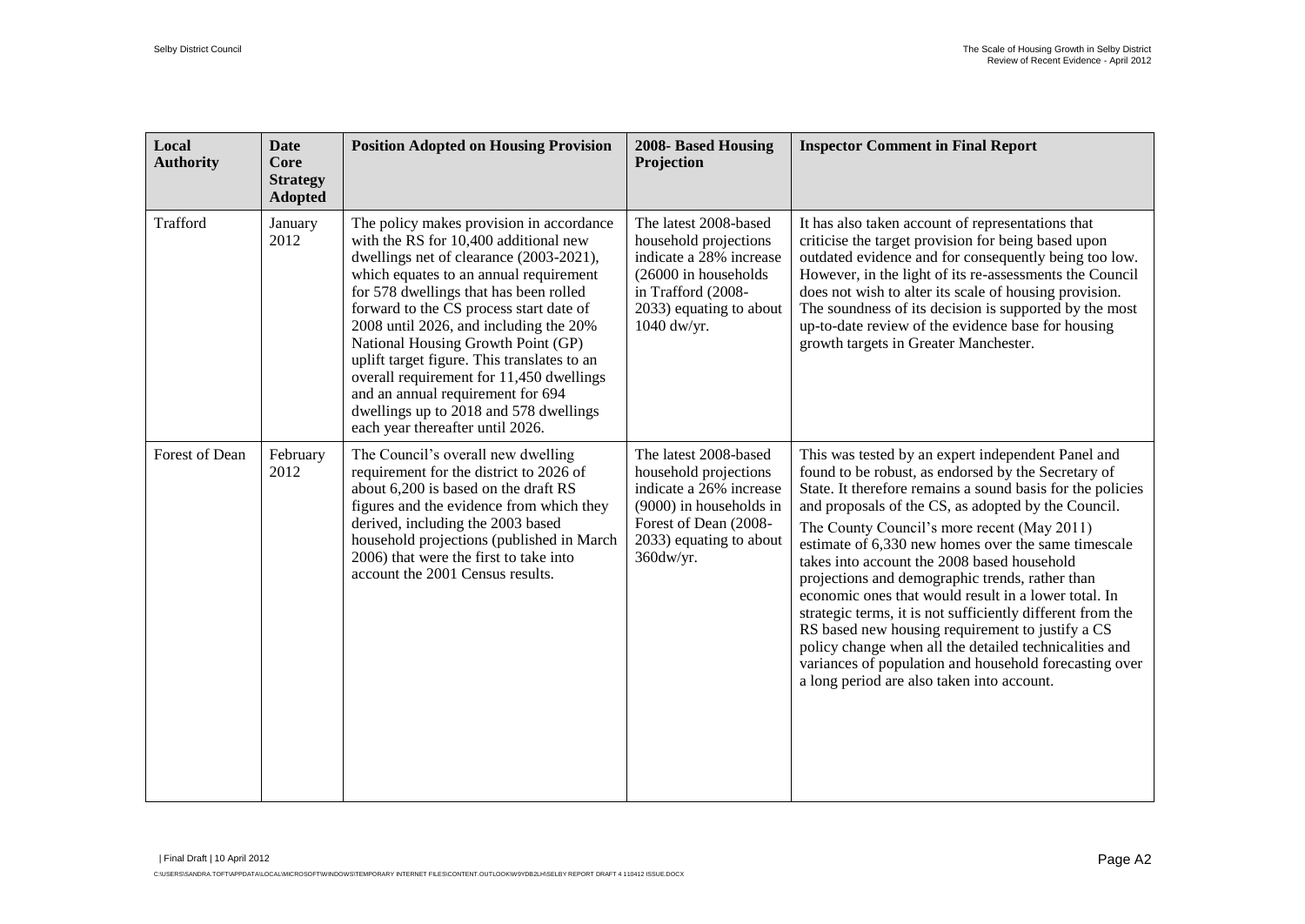| Local<br><b>Authority</b>     | <b>Date</b><br><b>Core</b><br><b>Strategy</b><br><b>Adopted</b> | <b>Position Adopted on Housing Provision</b>                                                                                                                                                                                                                                                                                                                                                                                                                                                                                                                                                                                                                                                                                                                                                                                                                    | 2008- Based Housing<br>Projection                                                                                                                                             | <b>Inspector Comment in Final Report</b>                                                                                                                                                                                                                                                                                                                                                                                                                                                                                                                                                                                                                                             |
|-------------------------------|-----------------------------------------------------------------|-----------------------------------------------------------------------------------------------------------------------------------------------------------------------------------------------------------------------------------------------------------------------------------------------------------------------------------------------------------------------------------------------------------------------------------------------------------------------------------------------------------------------------------------------------------------------------------------------------------------------------------------------------------------------------------------------------------------------------------------------------------------------------------------------------------------------------------------------------------------|-------------------------------------------------------------------------------------------------------------------------------------------------------------------------------|--------------------------------------------------------------------------------------------------------------------------------------------------------------------------------------------------------------------------------------------------------------------------------------------------------------------------------------------------------------------------------------------------------------------------------------------------------------------------------------------------------------------------------------------------------------------------------------------------------------------------------------------------------------------------------------|
| Surrey Heath                  | February<br>2012                                                | It is the Council's case that the Core<br><b>Strategy and Development Management</b><br>Policies overall requirement of 3,333<br>dwellings for the period 2006-2027<br>(which, given completions prior to 2010,<br>equates to 2,502 dwellings within the<br>period 2010-2027) is deliverable given the<br>evidence of the availability of suitable and<br>effective SANGs as avoidance measures.<br>This figure is below the total allocated for<br>the Borough in the South East Plan (SEP)<br>and is markedly less than the level of need<br>indicated by the Council's Strategic<br>Housing Market Assessment (SHMA).<br>Nevertheless, the CSDMP - which was<br>submitted following the Secretary of State<br>decision in July 2010 to revoke regional<br>strategies – explicitly seeks not to<br>continue with the housing targets<br>contained in the SEP. | The latest 2008-based<br>household projections<br>indicate a 24% increase<br>(8000) in households in<br>Surrey Heath (2008-<br>2033) equating to about<br>320 dw/yr.          | Taking these matters together, and noting the<br>substantial level of housing need identified for the<br>Borough in the SHMA, the CSDMP's departure from<br>the South East Plan's dwelling requirement is<br>insufficiently justified. Even if the present SANG<br>based capacity could be robustly determined, which is<br>not the case in the submitted plan, it is unduly<br>restrictive to use what is inevitably a 'snapshot in time'<br>to determine long term housing requirements As such,<br>and irrespective of the present constraints on capacity, I<br>see no reason to justify a departure from the SEP<br>dwelling requirement over the length of the plan<br>period. |
| <b>Exeter City</b><br>Council | EiP Final<br>Report<br>issued<br>November<br>$2011 -$<br>Sound  | The Draft RS for the South West proposed<br>12,000 dwellings for Exeter City, for the<br>period 2006-2026 (600 dw/year). The<br>Secretary of State's Proposed Changes to<br>the Draft Regional Spatial Strategy, 2008<br>increased the housing requirement for<br>Exeter from $12,000$ to $15,000$ , taking<br>account of the SHMA which indicated a<br>very high overall demand and need for<br>housing. The Council contends that this<br>level of growth cannot be achieved within<br>the City. Exeter's plan is not in conformity<br>with the latest figure in the emerging RS<br>of 15,000 new dwellings.                                                                                                                                                                                                                                                  | The latest 2008-based<br>household projections<br>indicate a 15% increase<br>$(12000)$ in households<br>in the Isle of Wight<br>$(2008-2033)$ equating<br>to about 480 dw/yr. | I conclude that, though the plan is not promoting a<br>target of 15,000 dwellings, it supports the underlying<br>principle of maximising housing provision within the<br>City's boundaries.                                                                                                                                                                                                                                                                                                                                                                                                                                                                                          |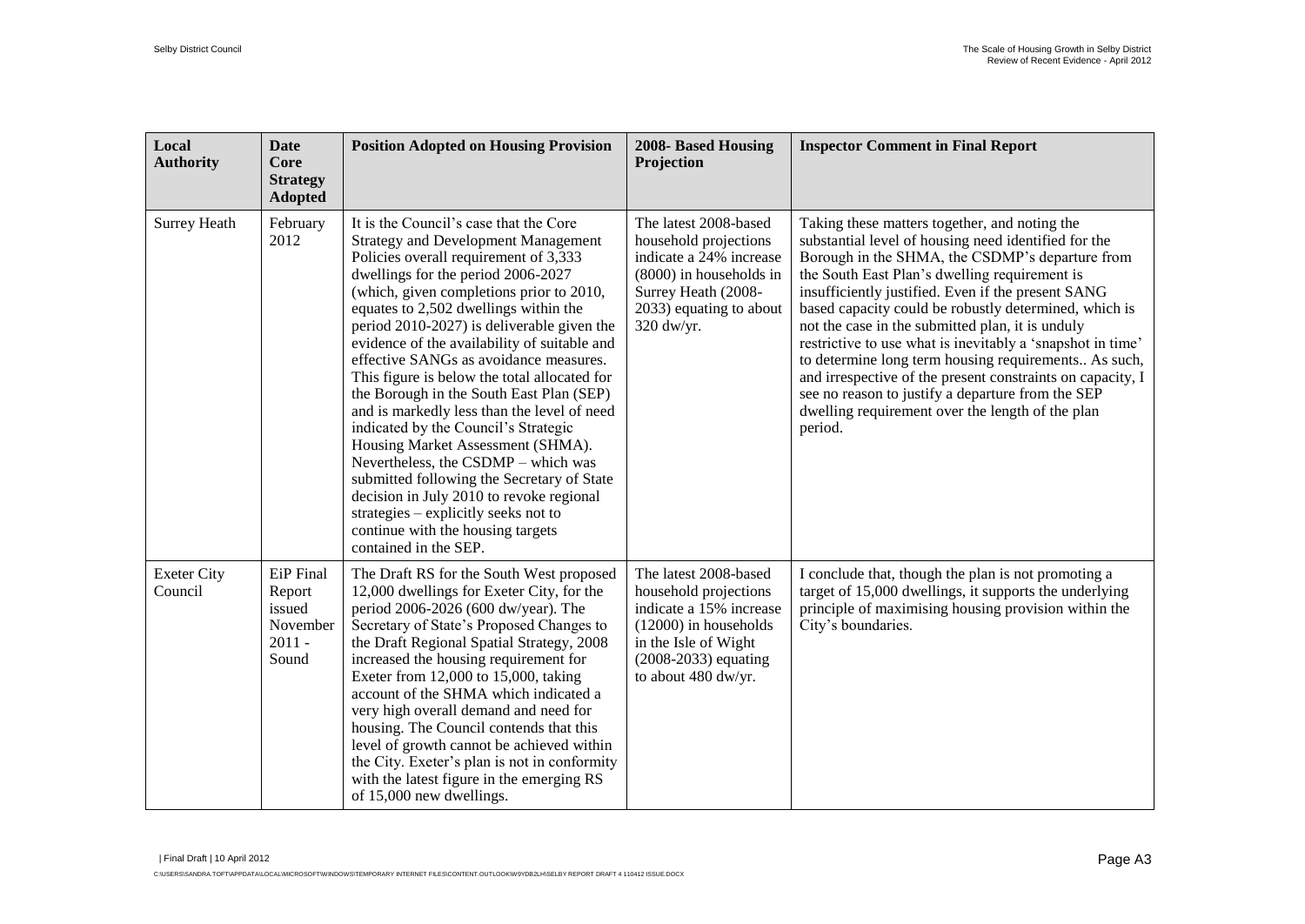<span id="page-26-0"></span>**Appendix B**

<span id="page-26-1"></span>Lower Migration Scenario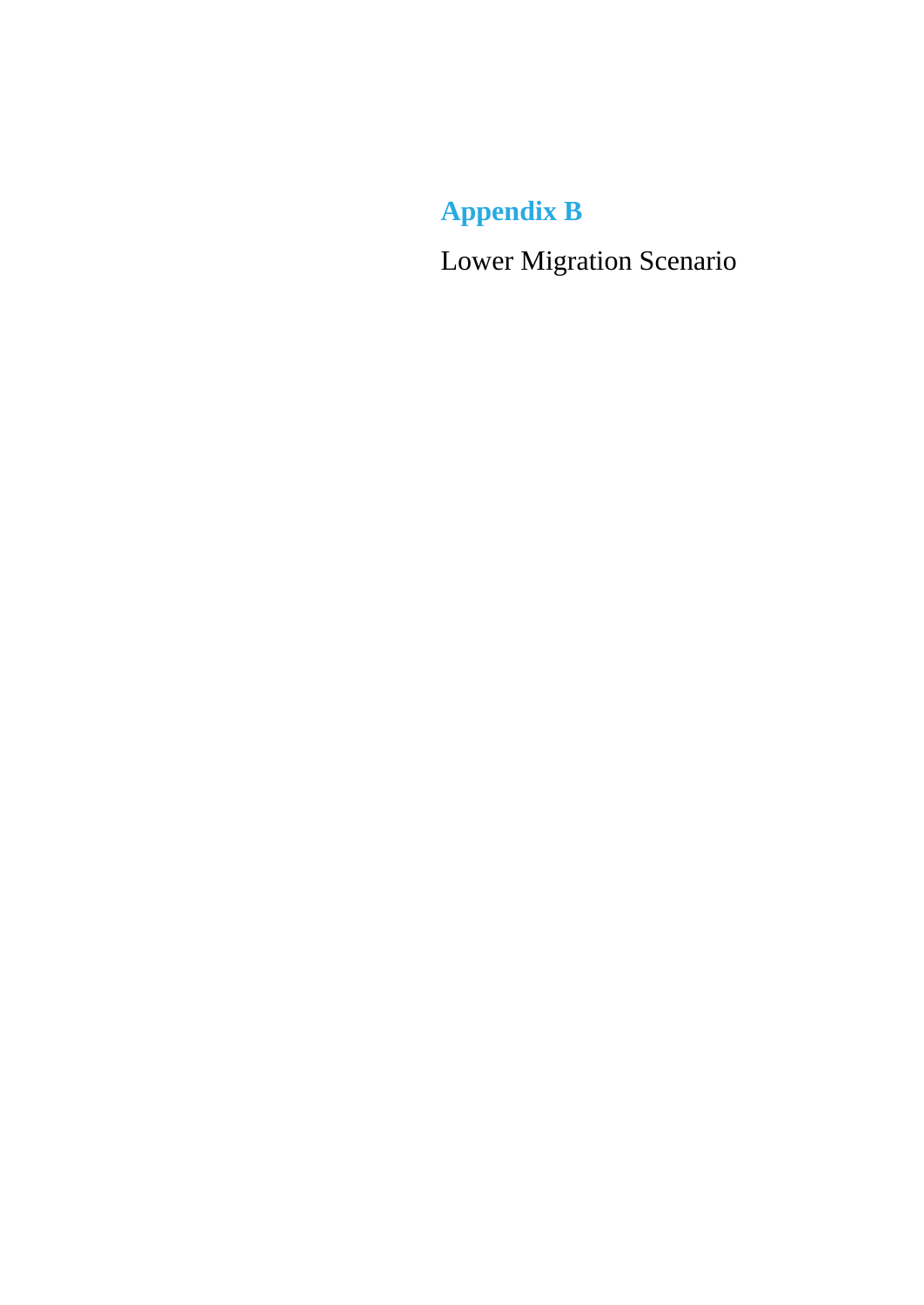# **B1 Lower Migration Scenario**

**Lower Migration Scenario – using the 2008-based sub national population projections as the starting point. The tables below use the 2008-based projections for births and deaths (natural change), and assume slightly lower levels of net migration** 

|                                                                                 | 2008 | 2009   | 2010   | 2011 | 2012 | 2013 | 2014 | 2015 | 2016 | 2017 |
|---------------------------------------------------------------------------------|------|--------|--------|------|------|------|------|------|------|------|
| Population (lower migration scenario)                                           | 81.6 | 82.1   | 82.8   | 83.5 | 84.2 | 84.9 | 85.6 | 86.3 | 87   | 87.7 |
| <b>Natural Change</b>                                                           |      | 0.2    | 0.2    | 0.2  | 0.2  | 0.2  | 0.2  | 0.2  | 0.2  | 0.2  |
| <b>Births</b>                                                                   |      | 0.9    | 0.9    | 0.9  | 0.9  | 0.9  | 0.9  | 0.9  | 0.9  | 0.9  |
| Deaths                                                                          |      | 0.7    | 0.7    | 0.7  | 0.7  | 0.7  | 0.7  | 0.7  | 0.7  | 0.7  |
| All Migration Net (Lower migration<br>scenario)                                 |      | $0.3*$ | $0.5*$ | 0.5  | 0.5  | 0.5  | 0.5  | 0.5  | 0.5  | 0.5  |
| All Migration Net assumed in 2008-<br>based sub national population projections |      | 0.5    | 0.6    | 0.6  | 0.6  | 0.7  | 0.7  | 0.7  | 0.8  | 0.8  |

|                                                                                 | 2018 | 2019 | 2020 | 2021 | 2022 | 2023 | 2024 | 2025 | 2026 |
|---------------------------------------------------------------------------------|------|------|------|------|------|------|------|------|------|
| Population (lower migration scenario)                                           | 88.4 | 89.1 | 89.8 | 90.5 | 91.2 | 91.9 | 92.6 | 93.2 | 93.8 |
| <b>Natural Change</b>                                                           | 0.2  | 0.2  | 0.2  | 0.2  | 0.2  | 0.2  | 0.2  | 0.1  | 0.1  |
| <b>Births</b>                                                                   | 0.9  | 0.9  |      |      |      |      |      |      |      |
| Deaths                                                                          | 0.7  | 0.7  | 0.7  | 0.8  | 0.8  | 0.8  | 0.8  | 0.8  | 0.8  |
| All Migration Net (lower migration<br>scenario)                                 | 0.5  | 0.5  | 0.5  | 0.5  | 0.5  | 0.5  | 0.5  | 0.5  | 0.5  |
| All Migration Net assumed in 2008-<br>based sub national population projections | 0.8  | 0.8  | 0.8  | 0.8  | 0.8  | 0.8  | 0.8  | 0.8  | 0.8  |

\*actual values that occurred in those years